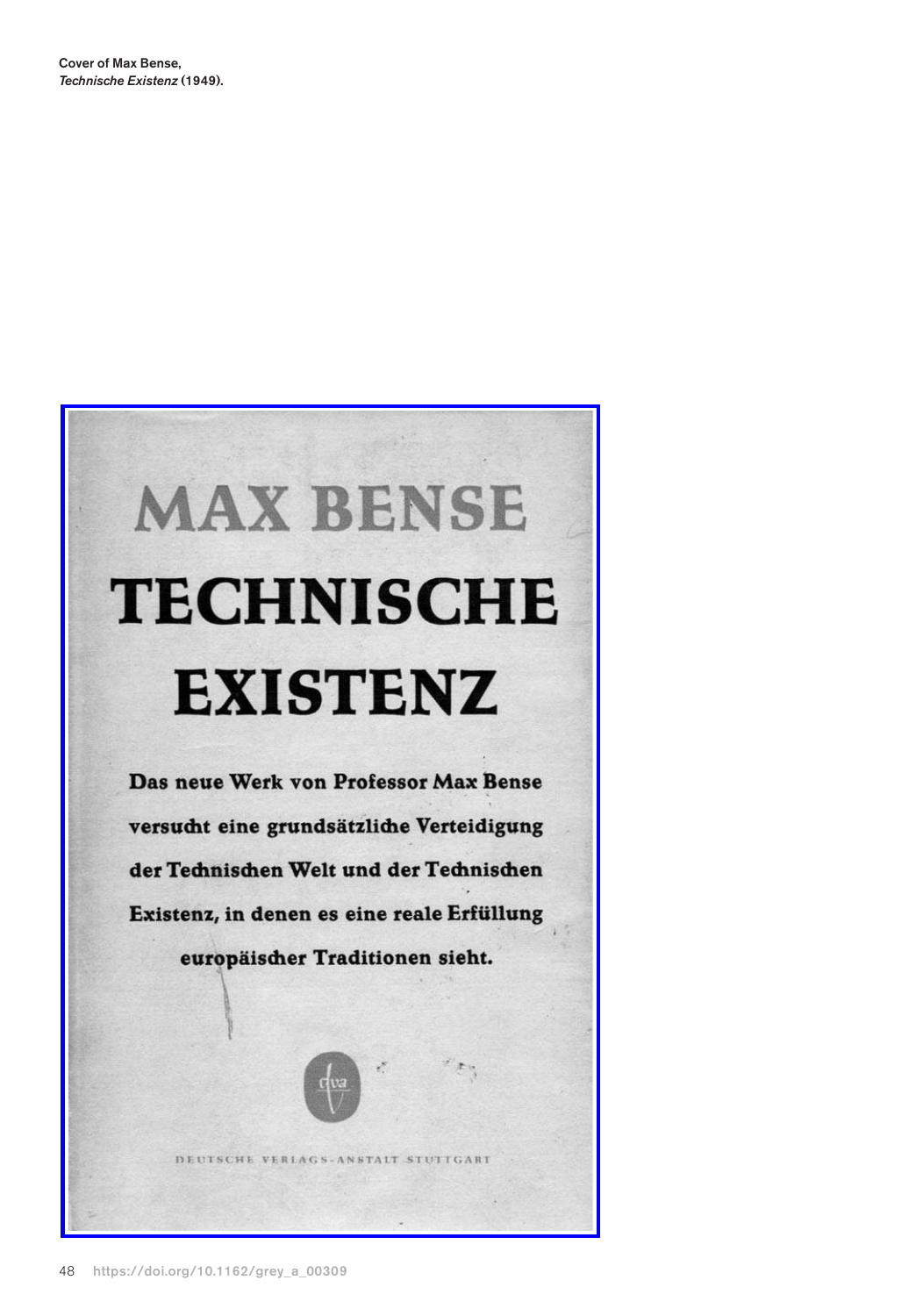## **Technical Existence**

#### **MAX BENSE**

TRANSLATED BY WILLIAM STEWART

*and the clever animals see clearly that we are hardly at home in the interpreted world.* —Rainer Maria Rilke

#### **1.**

The world that we inhabit is a technical world. It is the world of processes, functions, flight paths and station stops, the world of machines and calculations, of gears, noises, factories, and transmissions, the world of technicians, engineers, physicists, experts, specialists, professors, secretaries, and institute directors, the hardly fathomable world of unions, guilds, firms, laboratories, industries, canals, cities, mine shafts, depths, and heights, the world of timetables for trains and electrons, the world of the masses forever knocking at the gate—and the world of a calm intelligentsia [*Intelligenz*],<sup>1</sup> encased by the thin but unyielding walls of responsibility for everything that belongs to this world, protected from any confusion that might disturb the creative process or infect the mind [*Geist*]2 with distrust. This world is no mere potentiality, and it is not a draft that can be revised and rejected, a sketch on a piece of paper. It is an undeniable reality; it is reality outright. In our time, being imposes itself on our interior and exterior existence neither in the shape of nature nor in that of culture. We inhabit not landscapes and gardens, not houses on sloping hills or in bright glades. We inhabit a network of visible and invisible functions and relations, structures and aggregates made of metal and artificial stone that have taken on names like towns, cities, countries, and continents. Technics [*Technik*] concerns us. We both love and hate its forms. They rile us up and calm us down. Technics affects us with the most acute harshness that reality is capable of; it never has an illusionistic effect like the old atmosphere of culture from sweet times past, and it never arouses such a feeling of the sublime as conveyed by the immeasurable ruthlessness of nature. No degree of isolation or withdrawal can prevent the impact of technics' piercing reach. We are the captive guests of everything we have created, yet we endowed none of it with the mercy to let us go free.

#### **2.**

Technics is a reality among realities, the harshest, most intractable one of all. It increasingly reveals itself as an irreversible process.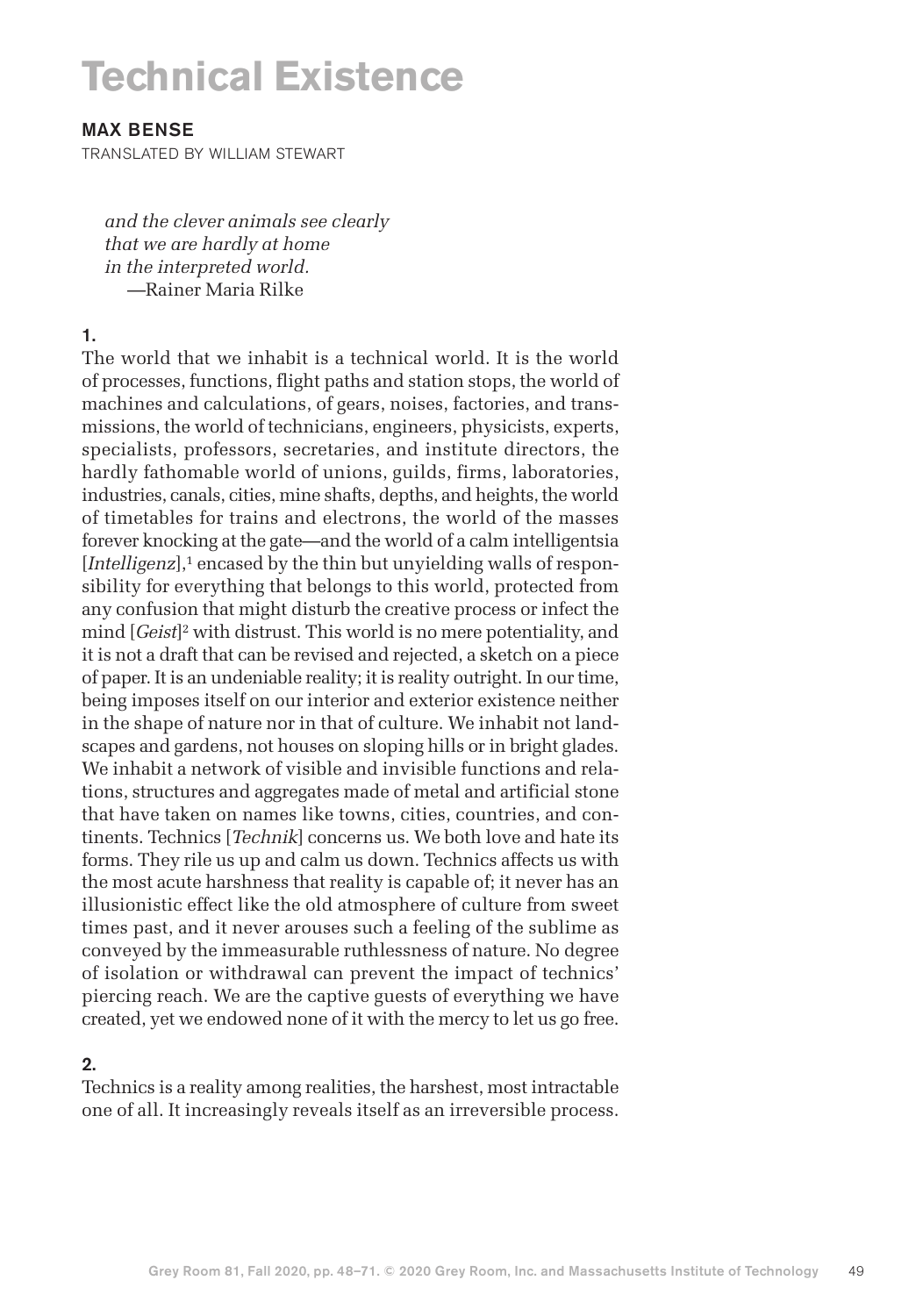Occasionally, it dons the mask of nature or the mask of culture. That is to say: it can deceive us. By the same token, it is reluctant to admit that the old sense of its name lies hidden in the concept of "artificiality." But it has maligned this deeper meaning for such a long time, taught us to scorn it, perhaps even recanted it ... The harshness of this reality, which we have created ourselves, has long since ceased to deceive us about its intensity. Clearly, technics constitutes a process of denaturation, one that is neither abstract nor conceptual [*geistig*]; and yet there are those who love what it creates with the empathic tenderness that one tends to reserve for the forms of nature.

Of course, so long as we do not deceive ourselves about the power of technics' existence in our personal and social lives, we can interpret technical creations as a surreal form assumed by matter, an approach which begins to grasp technics' enormous reach. We have all experienced how technics can shake us to the core of our heart and mind [*Geist*]. With gestures of fear and shock, mercy and compassion, happiness and misfortune, trust and suspicion, contentment and embitterment, power and impotence, technics emerges before us, an awe-inspiring result of our calculations, stretching across the entire earth. Technics' significance grows with each passing day, but the form of its physiognomy has yet to be described. Technics eludes, if not computability, then certainly all attempts at containment or control. Though technics' physiognomy recalls the notion of "being in the spirit" [*Sein im Geiste*],<sup>3</sup> as the old rhetoric goes, it reproduces this formulation anew, casting its existence as an interplay of material since time immemorial. We cannot violate this physiognomy of technical forms without hurting ourselves; we cannot destroy it without destroying ourselves. For we have long since become a wheel, a wave, an axle, a human at the controls of this world . . . and still we write and still we narrate and hunger and thirst and freeze in the poverty and riches of a mankind that has forgotten neither how to love nor how to hate.

#### **3.**

No mythology, no theology relates us properly to technics. We do not belong to it as its observers but suffer as its subjects. As the technical world's constitutive entanglement with all realms of economic, social, intellectual, and physiological existence becomes ever clearer, we can never be at home in it without intellect [*Intellekt*], without the most acute rationality [*Rationalität*]. And this intellect, this acute rationality can exist neither in myth nor in art. Rather it must be theory, pure theory [*Theorie*]. For the first time, intellectuals [*der geistige Mensch*] inhabit a material plane of existence in which they cannot exist without theory: not only the theory of the masses and their transformation, but also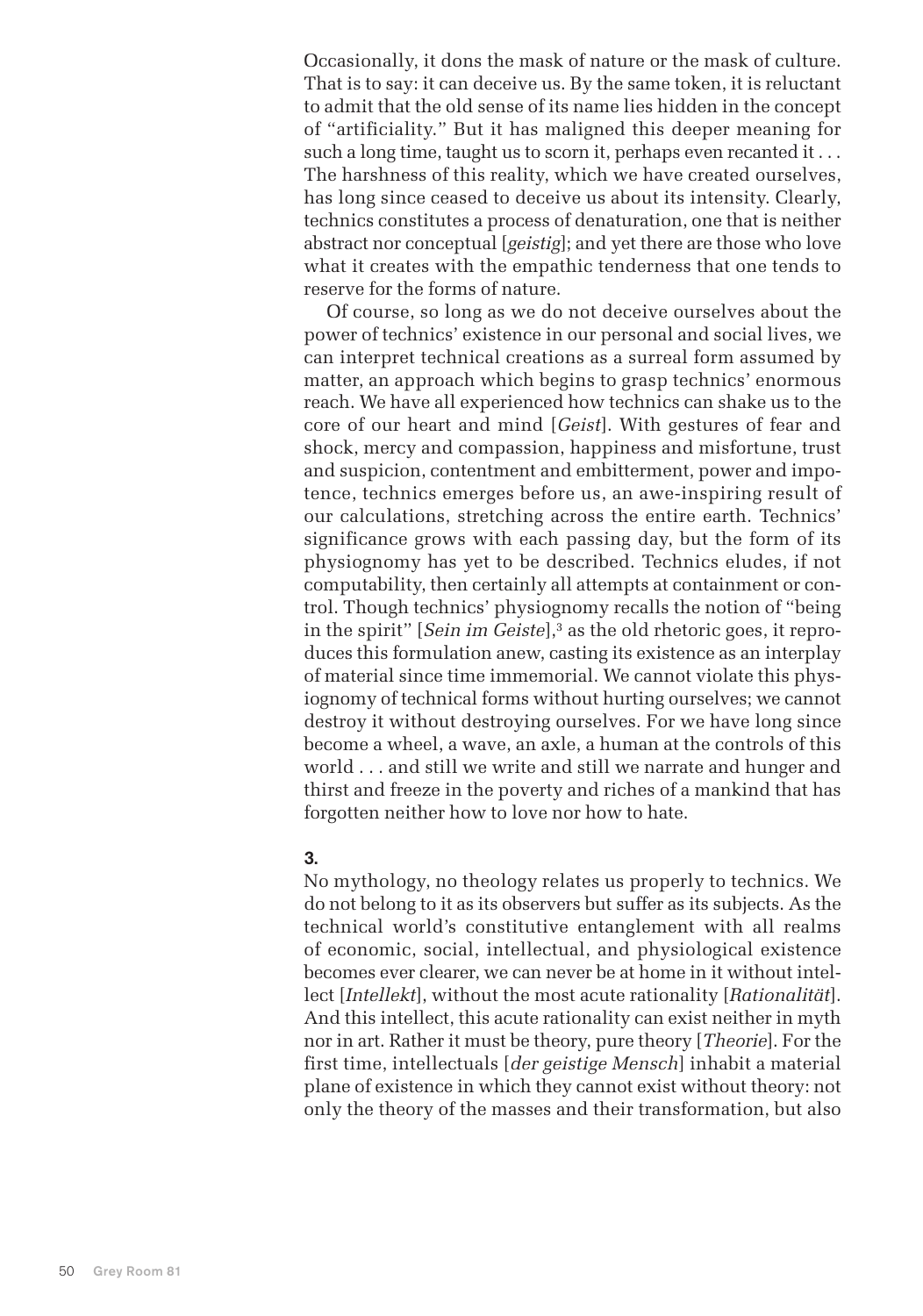the theory of an intellectual [*intellektuellen*] and materially individual existence. To a certain extent, theory as a fact of life has already usurped the place of ceremony and convention. Its collapse would mean the collapse of the technical world, in which the inequity between the learned and the unlearned creates a sociological tension far stronger than the inequity between the bourgeois and proletariat. Technics produces a surreal world [*eine surreale Welt*], and the surreal world can be expressed only in the refined language of surrationality [*Surrationalität*]. In every case, art that conveys something, anything at all about technics is an art that participates in it, that is an element of it, that does not portray technics but rather orchestrates it—indeed, a truly surreal art. We encounter as surreal whatever embodies an extreme discrepancy between an old language and new things. In the case of technics, humanity has achieved a new plane of reality, one that can hardly be ignored, and it is certain that only surreal and surrational means can relate this realm of the real to our faculties of understanding. Just as the emergence of a theory of technics—which provides the means to manipulate technics with the intellect, abstractly and concretely [*die Technik geistig in der Hand zu halten*]—relies on a most refined rationalism of highly developed calculations, only an unparalleled surrealism of form and color will be capable of constructing its artistic representation. Indeed, the progression from the intelligible structures of our thought to the denatured structures of the technical world is a spiritual process, an obligatory realization of inhabitable things, functions and relations, structures and aggregates, a transition from a formalism to a physiognomy of matter.

#### **4.**

To manipulate the technical with the intellect! [*Die Technik geistig in der Hand halten!*] That is the problem. Art and science, ethics and religion provide intellect with the means to manipulate a thing, to control it, to possess it consciously, intentionally, in its totality. They prevent us from wandering around like clever animals, only to notice, ever so gradually, that "we are hardly at home in the interpreted world." In order to come to know and inhabit the things that we mistrust, we must interpret them. We must describe them, explain them, portray them, exhibit them, express them, judge them, affirmatively and negatively—this is the only possibility to escape their subjugation. For indeed, all things subjugate. Every reality is oppressive, irrevocable, severe. It seems necessary to force the world we seek to inhabit through the frameworks of art and science and the theorems of ethics and religion in order to come to terms with its death. With its death! I recall seeing, in the notebooks of [Giovanni] Fontana, who composed technical tracts in the early fifteenth century, a depiction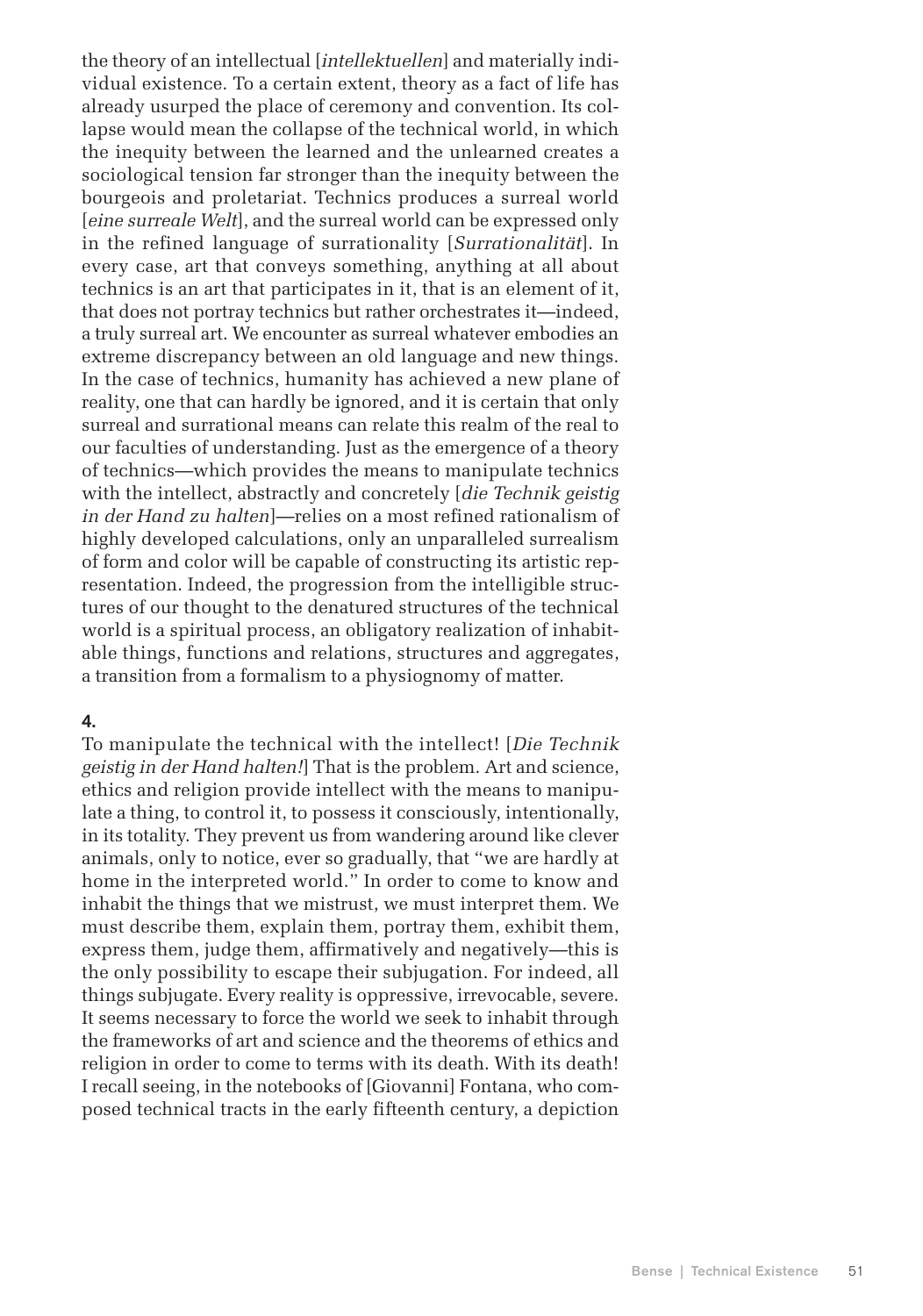of two skeletons dancing around a mechanical object. There are many such drawings of technical forms that gesture to death. Every layer of the world created by human beings contains its own death. Today, we know that technics has spawned its own death. Technics did not appear with the intention of producing immortals. It created a world and therein its death. Nothing more. But inasmuch as we represent technics through art or deduce it through science, we signal the place of death in it and have reconciled ourselves to it in a very human way. For we desire death in the world that we inhabit. We want it. We should not deceive ourselves. For it belongs to our reality. And to the reality of technics. We are finite beings, beings of ruin, beings of demolition . . . and not even technics can sublate these categories of our existence.

#### **5.**

Thus, only an intellectual [*ein geistiger Mensch*] can manipulate technics. But what does that mean? An intellectual is one who has intellect [*Geist*], and to have intellect is to have thoughts, thoughts that lend sense to our actions and an inestimable richness to our existence. Technics is in every instance the direct creation of this intellect. It surrounds our existence; it encases our intelligence [*Intelligenz*] like its own body—its surreal shell. What we call the technical intelligentsia [*technische Intelligenz*] includes anyone whose essence is intellect, insofar as this intellect possesses the theorems that would allow this world, were it to be destroyed, to be re-created again. But the technical intelligentsia also consists of those whose intellect interprets this age indeed, their very own—and depicts it through the power of their prose or the clarity of their theory. And the dungeon of the technical world reveals its exits only so long as the fundamental physiognomy of its structure remains visible to us in analytical clarity, through prose and through theory. For the first time, intellectuals engage more deeply and more enduringly with the material that was heretofore presented to them in the guise of nature. *There is more rational depth and rational clarity in knowing the material physiognomy of technics inside and out than in knowing the mythological physiognomy of nature.* The technical age presupposes the rationalist of the highest caliber.

#### **6.**

If we define the category of existence as occupied by any being [*Dasein*] that is aware of its condition and, in order to be at all. toils tirelessly toward self-determination and self-conception, then the intellectual is possible within the technical world only under this rubric of existence. This is the true aporia of this world: technics indefatigably disavows its creators—that is, human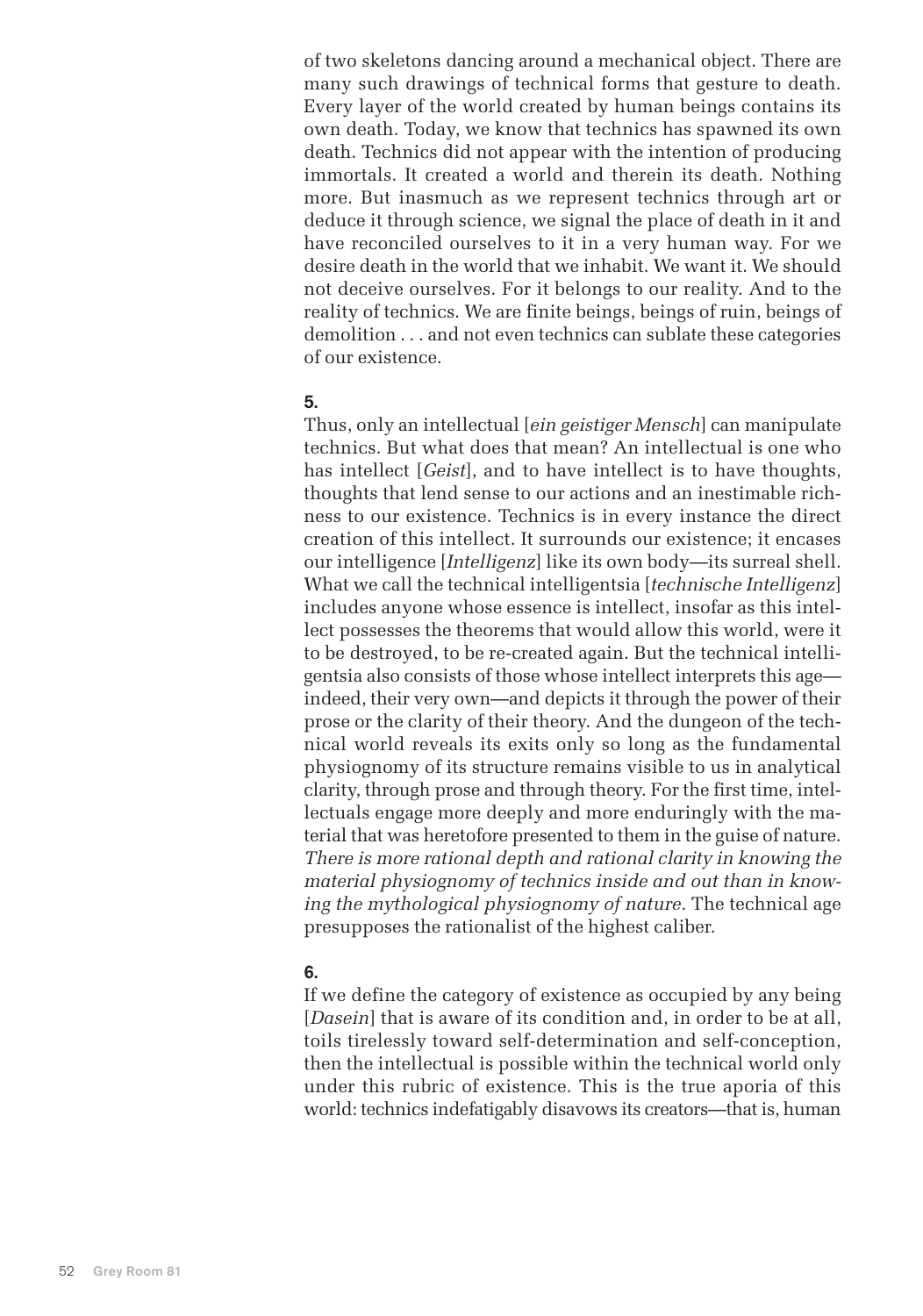beings, the technical intelligentsia—but these same creators are so deeply embedded within technics that it is technics, too, that can only be sustained if it is constantly being made complete, concluded, perfected, as Friedrich Georg Jünger<sup>4</sup> rightly puts it. But this perfection is exclusively process, never a fixed condition. If technics becomes static for even a moment, it immediately forfeits its identity. Technics is totally and completely embedded in time; it is in the fullest sense of the word *temporal*, *timely*. In the process of the technical world's untiring perfection, humanity lives, starves, freezes, thirsts, mistrusts, thinks, and hopes, absorbed by a being that it brought forth itself and will continue to bring forth. Humanity cannot escape the existence of the technical because this existence presents only the projection of humanity's own existence in the mode of a material potentiality. By that I mean: for those possessing technical intelligence, technics is a new, fourth modality, besides those of potentiality, reality, and necessity. To a certain extent, it is the complex of the three other modalities combined. This may be the reason that Friedrich Georg Jünger speaks of the "utopian flavor" of technics. We must correct Jünger, though, when he tries to thereby characterize technics as a complete phenomenon; he is correct only to the degree that he wishes to express that, in every technical formation, the modus of potentiality takes on a comprehensive form [*Gestalt*].

#### **7.**

But I wish to return to what I called technical existence. It is, as mentioned, existential existence; it relates to itself . . . it is in a state of becoming; for it belongs directly to the technical process itself . . . it is concrete; for it is always an exemplary case, namely the role that it has to play . . . it is functional existence; for it is characterized by an unavoidable indignity, namely the indignity of being ultimately exchangeable, or rather, to remain with the language of logicians, of constituting a variable existence. Remarkably, the old expression "to function" takes on a new, existential sense in that, on the one hand, it refers to concrete, human existence in a particular, self-aware role, and on the other hand, it makes this very particular, self-aware role comprehensible only against the entirety of this world—that is, in a specific place, at a specific time. In no way am I alluding to the termite mound.5 Again, the technical world can preserve itself only if the free, individuated, creative human still occupies a reality, because the technical world preserves itself precisely through creations of our intelligence [*Intelligenz*]. The intellectual who exhibits freedom, individuality, and creativity is no luxury, but rather a generator, the axle and bearings necessary for the incessant revolution of all things. That is to say: we do not exist in the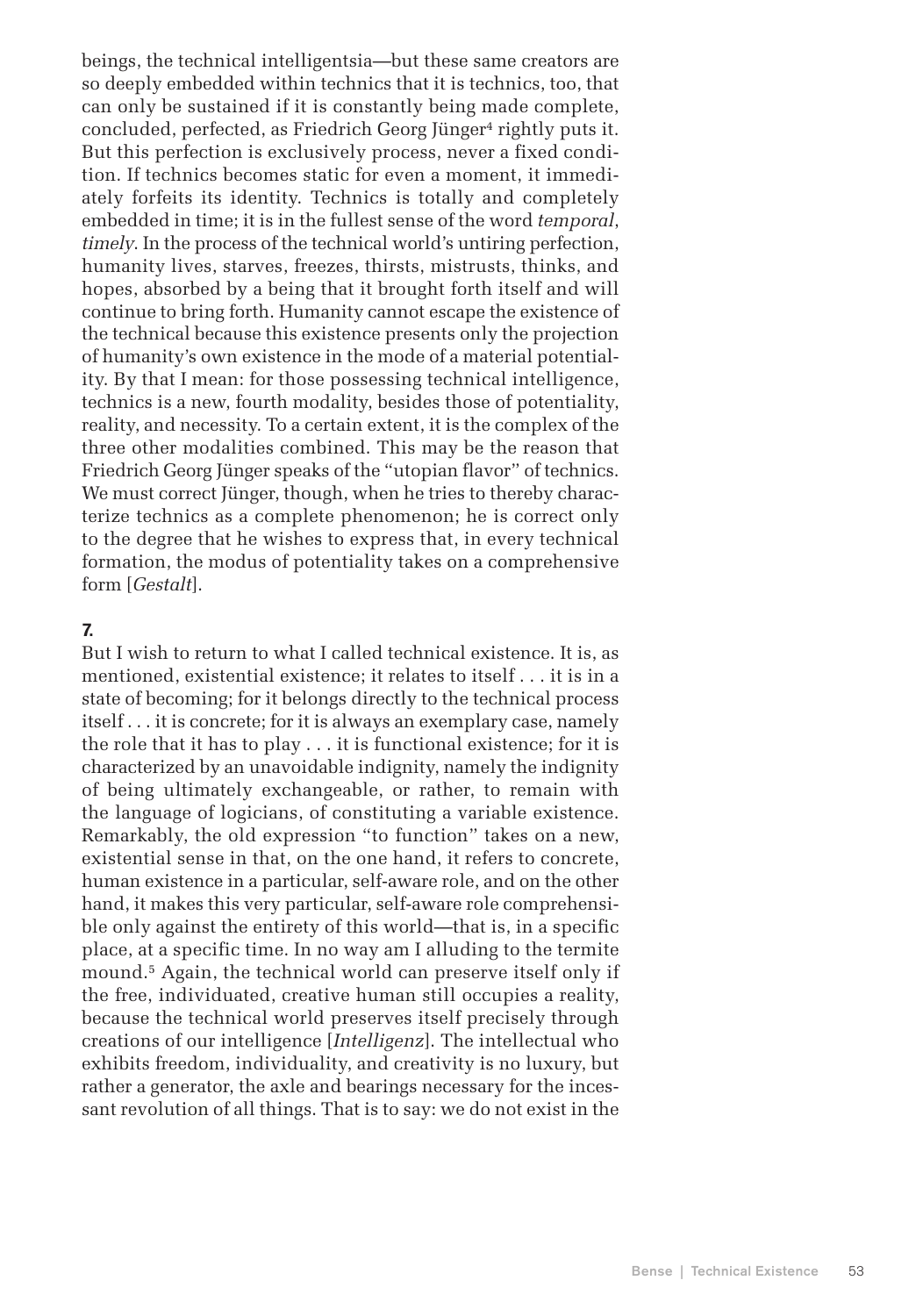technical world by indulging in aesthetic, ethical, or religious states. We exist in the technical world in that we *function*, in that we exist *by functioning*, that we are realized in a function. Whoever possesses a function in the technical world and thus renders their existence in this sense a functional existence we call "specialist" [*Fachmann*]. Specialists embody the technical world in their very existence. I should add that these specialists do not belong to a class. They are the classless individuals par excellence. And in the same way, the technical world is ultimately the world of the "withered-away state" [*die Welt des "abgestorbenen Staates"*].6 In the technical world, the concept of borders is a necessity. What the aesthetes, moralists, and religious call with a lightly aesthetic accent "culture" [*Kultur*] (noting here that, of course, in the technical world, "culture" is not possible), can certainly exhibit within the technical world all the trappings of the usual aesthetic, ethical, and religious ceremonies. However, as mentioned, we do not exist on account of these trappings, but rather we are merely "there," within the identifiable world, on account of them. This "culture" distinguishes itself from the culture of bourgeois civilization or the feudal world only because it possesses not an artistic status but rather a necessary one. The notion of formation [*Bildung*] that it releases (almost as if by subtle emanation) is no longer bound to leisure and liberty but instead to technics and necessity. Every careful observation of the way that the categories of personal formation, culture, aesthetics, or ethics slowly shift from freedom to necessity is capable of communicating extraordinary insights about the phenomena of our creative ability, phenomena that we once clearly perceived.

#### **8.**

Accordingly, technics has its own mode of being [*Seinsweise*]. The theory of technics—again, a necessity for manipulating the created world with the intellect—must become an ontology, but an ontology in which the human appears very concretely. We might call it an "existential ontology." We inhabit this technical world with horror because we lack a theory of technics that would allow us to dwell intellectually in that world—and thus cannot yet do so. Where is this theory? I cannot find it. According to an exceedingly long tradition, we have created a world by means of the oldest efforts of our intelligence [*Intelligenz*]. Yet, today we are not in a position to control this world, whether theoretically, mentally [*geistig*], intellectually [*intellektuell*], or rationally. We lack a theory for it, and we thus lack a clarity of technical ethos—that is to say, the possibility to reach necessary ethical judgments that are in accordance with this technical world. And this lack strikes me as the criterium for the discrep-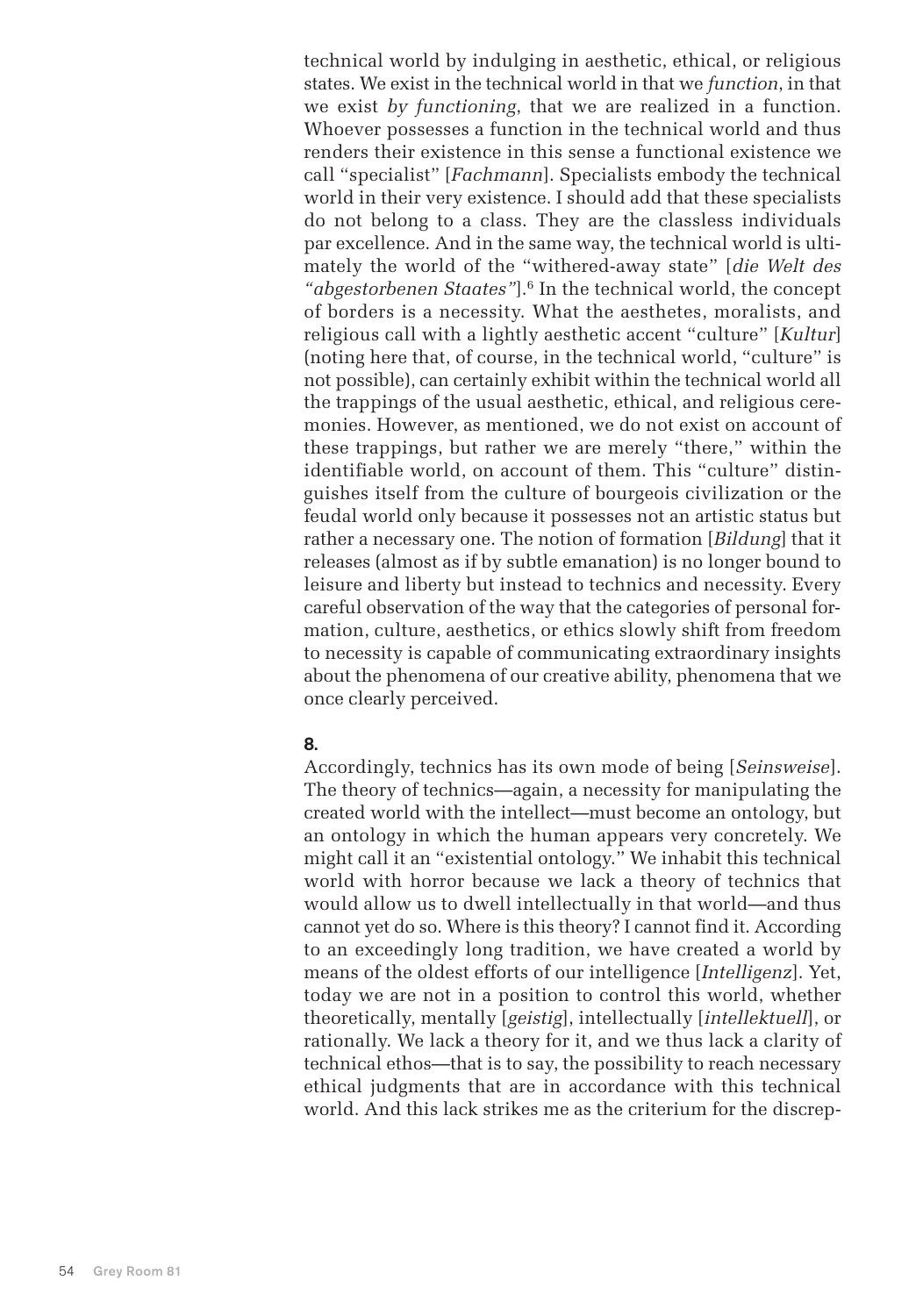ancy between the concrete essence [*Sein*] of the technical world and the concrete existence [*Existenz*] that is compelled to inhabit this world in every facet of its life and mind. Perhaps we will one day bring this world to perfection, but we are incapable of perfecting the individuals of this world *for* this world. Such is the burdensome situation of our technical existence.

One could say that we lack the education [*Erziehung*] necessary for our existence in this world. We lack an adequate notion of technical formation [*Bildung*] that would translate technical learning into an ethical sensibility fitting to this world. Indeed, every kind of intellectual formation is preparation for the inhabited world and thus shares in this world's essence, which seeks aesthetic, ethical, religious, and intellectual justification. Therefore, on the one hand, this education must transmit the kind of functional and specialist formation that allows us to orient ourselves in and occupy the world. On the other hand, however, it is necessary to supplement this functional formation with one that provides us with an intellectually creative capacity; that is, the intellectual, rational power to produce thoughts, experiences, ideas, and actions that are of an aesthetic, ethical, religious, and technical character. The whole terrain of pedagogy must be attuned to the technical world, namely, to technical existence and its dual tendency—toward technical specialization, on the one hand, and intellectual existence [*geistige Existenz*], on the other. Within the technical world, the traditional formation based in humanist and Christian principles requires a supplementation, perhaps even a correction, by means of a techno-social formation. To the degree that the former exhibits an aesthetic and religious character, the latter must be ethical and rational. If not, every intensification of the previously noted discrepancy between a functional and a productive being [*Dasein*] will immediately trigger a secular catastrophe, as the productive intellect falls behind the functional intellect.

#### **9.**

There are signs that this is already happening. What does the modern artist express? Technical existence? Hardly. What do political and economic systems reveal? They attempt to procure for themselves their intellectual justification through old, not new ideologies. What is happening to the aesthetic, ethical, and religious categories that are proclaimed from the pulpit? They, too, are merely a reflection of the civilized bourgeois world; they, too, speak of a definitively venerable humanism that has not yet penetrated technical existence. Yet penetrate it must, if it does not wish to remain a prop, a vestige. It seems simply impossible to make the world *function*. Everything collapses in the face of the incommensurability between the perfection and the pro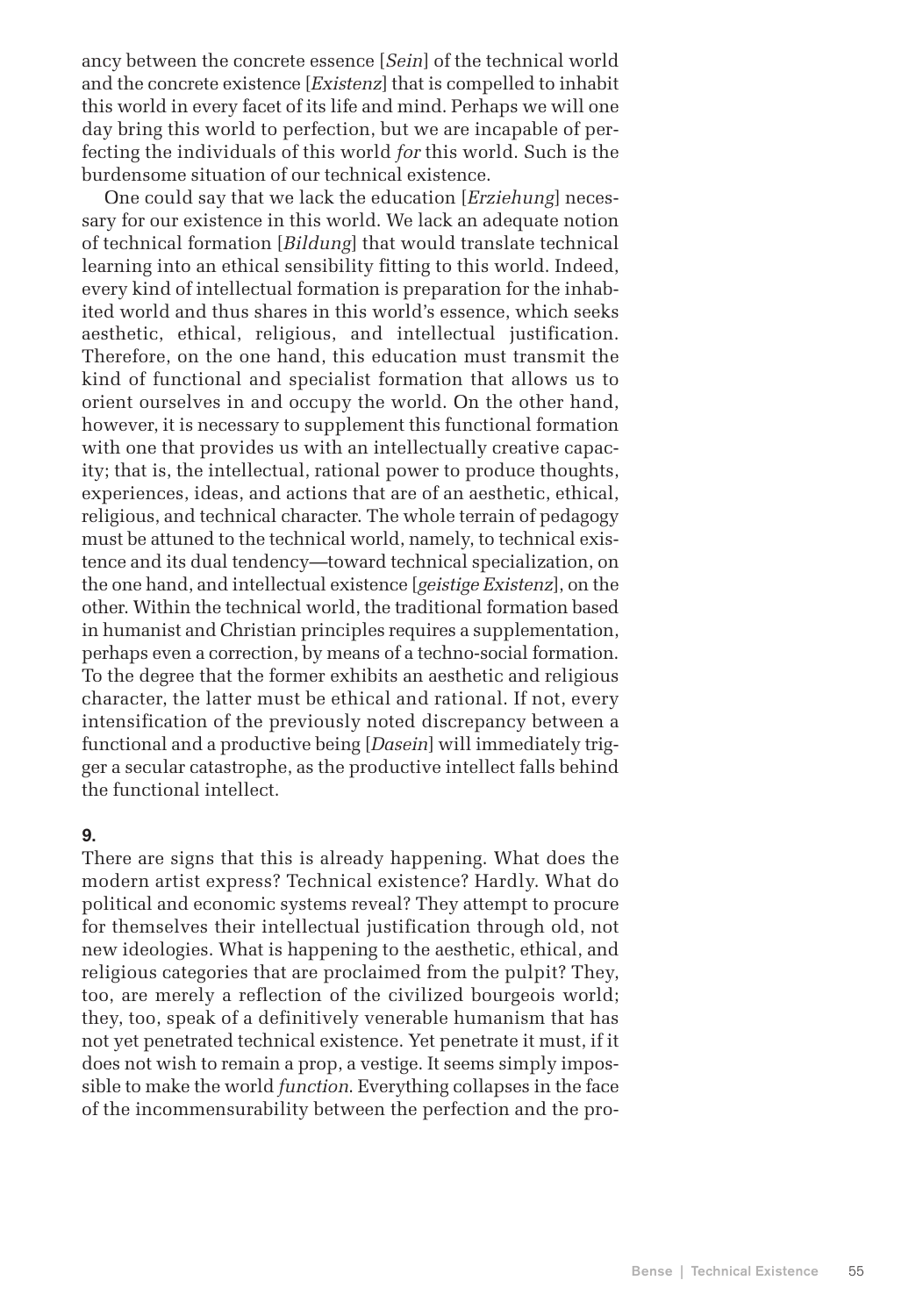duction of the world we inhabit. That is to say, our intelligence [*Intelligenz*], that which produces ideas, thoughts, values, and truths, has not yet developed the necessary maturity, contour, depth, and clarity demanded by the technical world. The aporias of the technical world are only made worse when they are addressed by methods that do not belong to this world, that arise from the aesthetic, ethical, or religious spheres of cultural existence but in no way relate to technical existence. We take technics seriously in a machinic sense but not in an aesthetic, ethical, moral, economic, political, or societal one. I see these aporias confirmed in Friedrich Georg Jünger's *The Failure of Technology: Perfection without Purpose*. Indeed, the manner in which Jünger's work plays with a certain mythos of technics reveals that, by dint of its not being taken seriously, this reality, our reality, the reality of the contemporary is exposed to a broad, public misunderstanding.

#### **10.**

Intellectually, we lack the stamina to inhabit the technical world. *It is not bodily discontentment* toward technics that produces the aporia of technical existence but rather *intellectual discontentment*. This is why our ancestors were shocked when they first considered the incessant multiplication of technical structures. We have artifacts produced by an intellectual, rational tradition of the first order, but insofar as we have them, our intellect is incapable of furnishing their justification.

#### **11.**

Of course, technics has not only rational but also aesthetic, ethical, religious, economic, societal, and political roots. A presentation of the tradition of technics would be simultaneously an intellectualhistorical, sociological, economic, political, aesthetic, ethical, and religious undertaking. That should come as no surprise. One must consider that the technical world is the outermost shell of the mythical, cultural, and civilizational layers that conceal Rousseau's long-lost natural world. If one excavates the tradition of technics, one cannot proceed only as a technologist [*Technologe*]. Or rather, from the outset, the technologist must be the most multifaceted historian imaginable.

These technologists can overlook neither the original unity of aesthetic and mathematical consciousness that is revealed in the earliest technical artifacts, nor the deep familiarity of religious man in the early and late Gothic periods with the technical drives of a simultaneously pious and Promethean nature.7 Technologists will have to demarcate this first stage of technics as its mechanical stage. Moreover, this mechanical stage is not only technics' earliest stage; it is also its natural stage. It is here that technical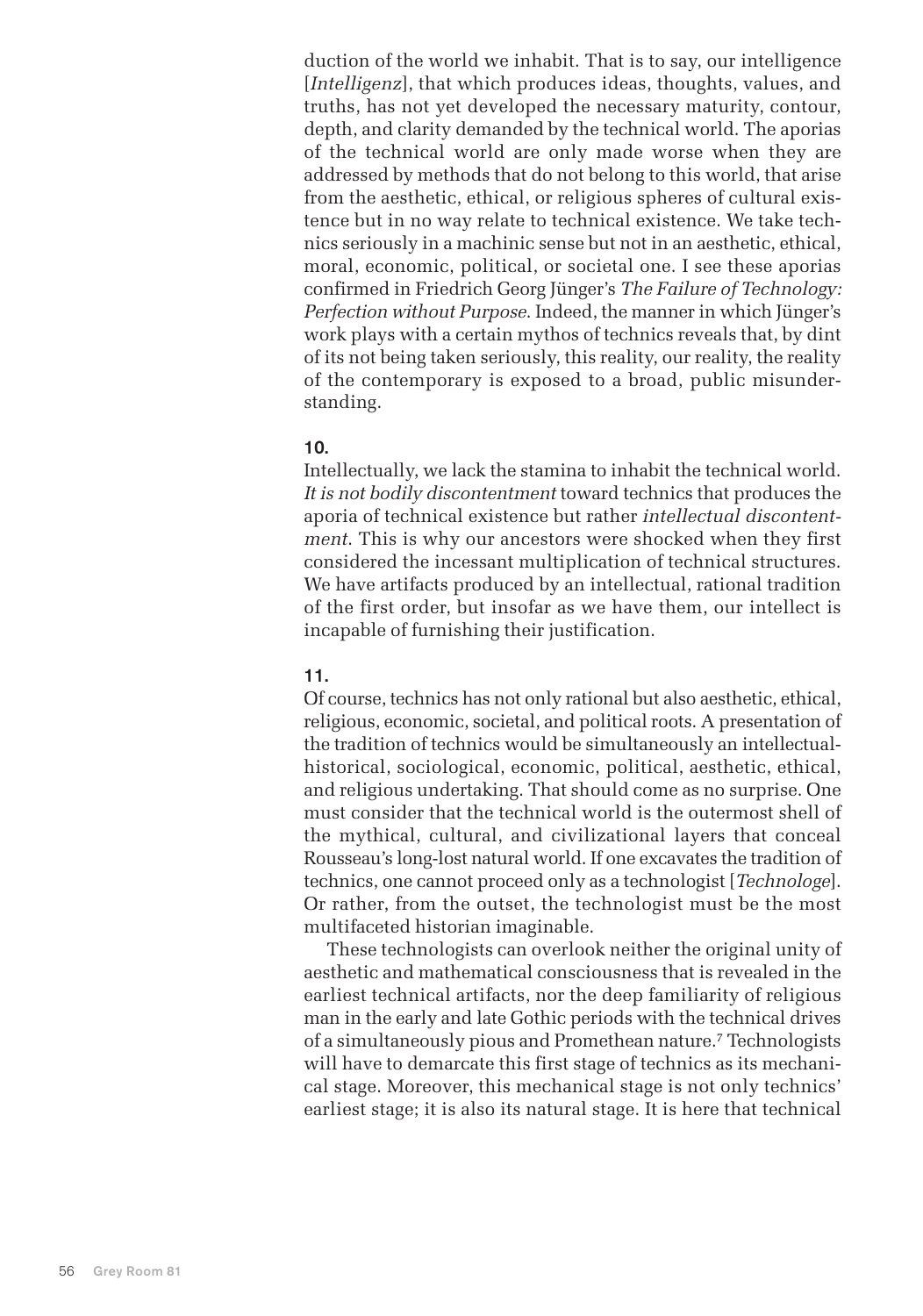existence crosses over, so to speak, into natural existence. True as this proposition may be ontologically, it would still deserve a closer analysis. The natural world extends into the technical world at the place where one speaks of mechanics, where one finds mechanisms to be at work. This is the reason why mechanics is always perceived to be the least frightening aspect of technics, even though, again, Fontana's technical notebooks of 1420 conjoin machinery with dancing skeletons. But this is also the reason why machinists, as creators of technical structures, suffered a disreputable status up until and even during the Renaissance and were segregated entirely from "learned geometers." As Curtius notes, in Italian, "meccanico" takes on the sense of "unskilled" and "raw," and "la turba meccanica" refers to "the great masses." One must also consider that the skepticism shown to Roger Bacon's *scientia experimentalis*; to Nicole Oresme's economic and planetary theories; and finally also to William of Occam's nominalist logic—this skepticism had deeply sociological reasons as much as it had dogmatic ones.

Further, it is worth noting that the awakening of self-consciousness in Italian artists in quattrocento Florence also triggered the development of technical consciousness. Machinists and technicians—above all clockmakers, instrument makers, shipbuilders, sailors, and masons—achieved societal acceptance when "learned geometers" became interested in technical structures within the context of mathematics and the natural sciences; and when artists and artisans learned proportionality, perspective, hydraulics, fort design, road systems, and automation from those machinists and technicians. This development corresponds to the reception of Euclid and Archimedes, of Vitruvius and Apollonius that took place under the guidance of fourteenth- and fifteenth-century scholars and artists. In this context, a relation appears between mathematical, aesthetic, and technical consciousness that provides us with the first hint of a classless, technical existence. For instance, Martin Wackernagel's exceptional study *The World of the Florentine Renaissance Artist*<sup>8</sup> depicts a correspondence between the emergence of a new, perspectival art in the West and the emergence of classical, Galilean mechanics and its technical consciousness. Never was the interrelation of art, natural science, and technics greater than in the time of the Medici family, whose sense for aesthetics was as developed as its awareness of scientific knowledge and technical proficiencies. The Medicis were bound by a mechanical intellect [*Geist*]. The mechanical stage of technical existence matured here to a certain degree, and in the moment that Leonardo declared mechanics to be the paradise of mathematical science, he also established for society the technical age's ideology. From then on, artists, scientists, and technologists would be equally concerned with the world of technical creations.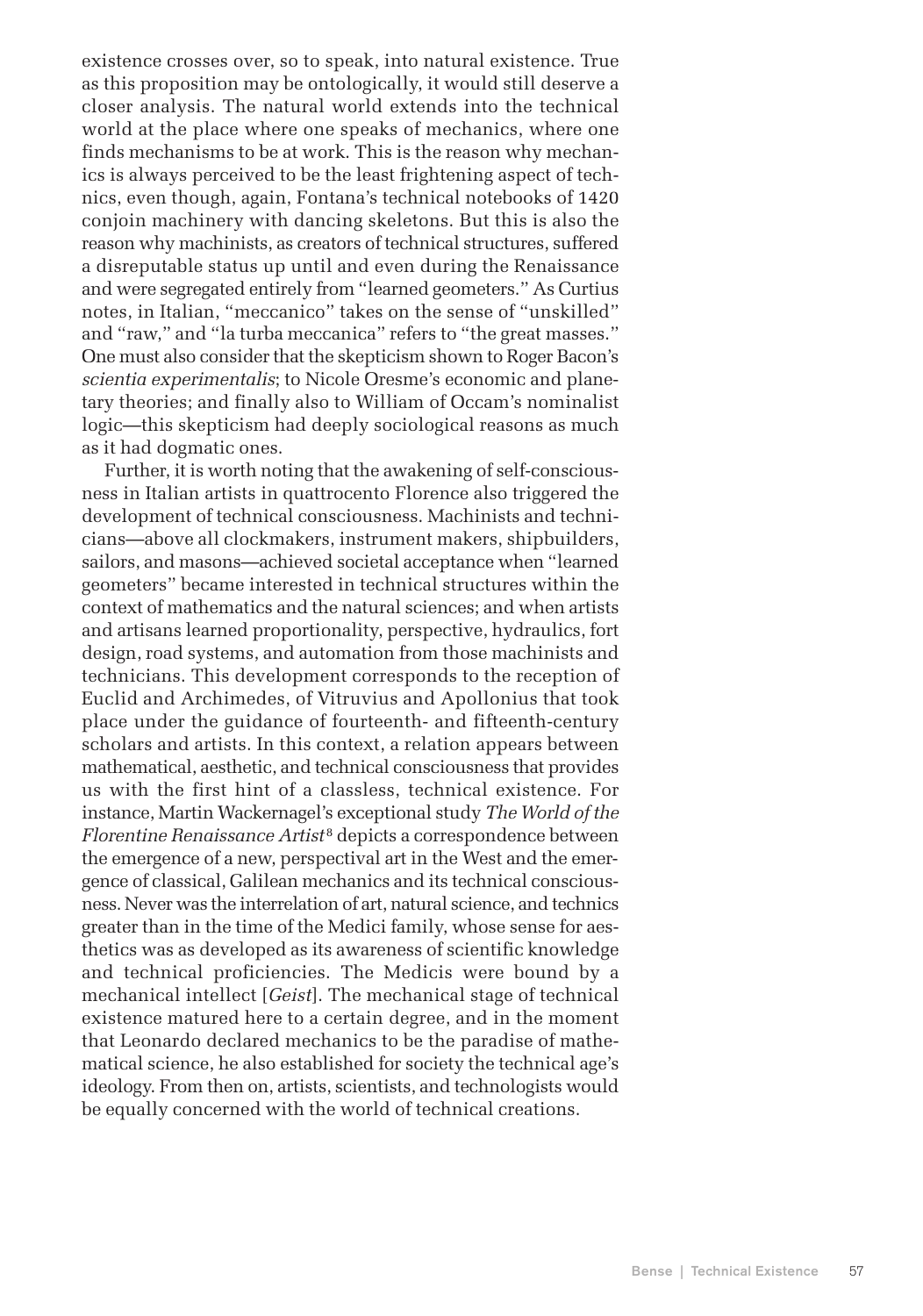Clearly, the classical age of *mathesis universalis* also belongs to the tradition of technical existence. Its notion of *perfection* [*Perfektion*] arises from the spirit of *mathesis universalis*. Perfection has a dual meaning. Perfection is progress, and perfection is completeness [*Vollkommenheit*]. Yet perfection always reflects both senses, namely the sense of the self-enclosed totality of a created world. The closed totality of the technical world is brought to completion through progress. This dual meaning results in a new aporia in technical existence's self-conception. Perfection in the sense of completeness and closure is limited. Perfection in the sense of progress is certainly not limited. We can think here of Leibniz's "principle of perfection" [*Axiom der Vollkommenheit*] from 1687, as well as the conclusion to Pascal's fragment "Experiments with the Vacuum" from 1647. We can add to these the introduction of P.S. de Laplace's "Philosophical Essay on Probability" (1814) and Comte's *Positive Philosophy* (1830–1842, vol. 4), which not only handed down but also asserted the legitimacy of Pascal's thinking. In these works, I see the selfconception of technical existence's mechanical stage reach its culmination. This moment coincides with the emergence of a fully new stage of both natural science and technical process that occurs with the intrusion of thermodynamics into mechanics and technics. Additional evidence for the relation between classical rationalism and its technical consciousness may be offered by the following facts: (1) Although Descartes, Pascal, and Leibniz, all of an exceptional, rational mind, were mathematicians and philosophers, at no point was the domain of technics foreign to them. It is not by chance that Descartes's letter exchanges were in large part with machinists and engineers. Here, I would point to Ferrier, the lens grinder, or to Villebressieu, the engineer, but above all to the beautiful letter Descartes sent to Mersenne on October 20, 1642, in which he lays out a plan to eliminate smoke from his chimney. Also not accidental is the fact that Pascal, the mathematician, constructed a calculating machine and that Leibniz, too, occupied himself with technical constructions. (2) Denis Papin, doctor, physicist, mathematician, and inventor, lived in the age of *mathesis universalis*, namely from 1630 to 1750. He was the first to submit descriptions of his new machines to the famous *Acta eruditorum*, a journal previously reserved only for publications on mathematics and physics, and his wonderfully precise prose is distinguished in every way from the technical writings of Fontana, Kyser, or Mönch in the fourteenth or fifteenth centuries. I might add that with Denis Papin the prose style of later technical patents finds its origin, prose that, by the end of that age in 1751, achieved an even literary quality in the technical entries by Diderot for the *Encyclopédie*. (3) If Erhard Weigel, one of Leibniz's teachers in Jena, made clear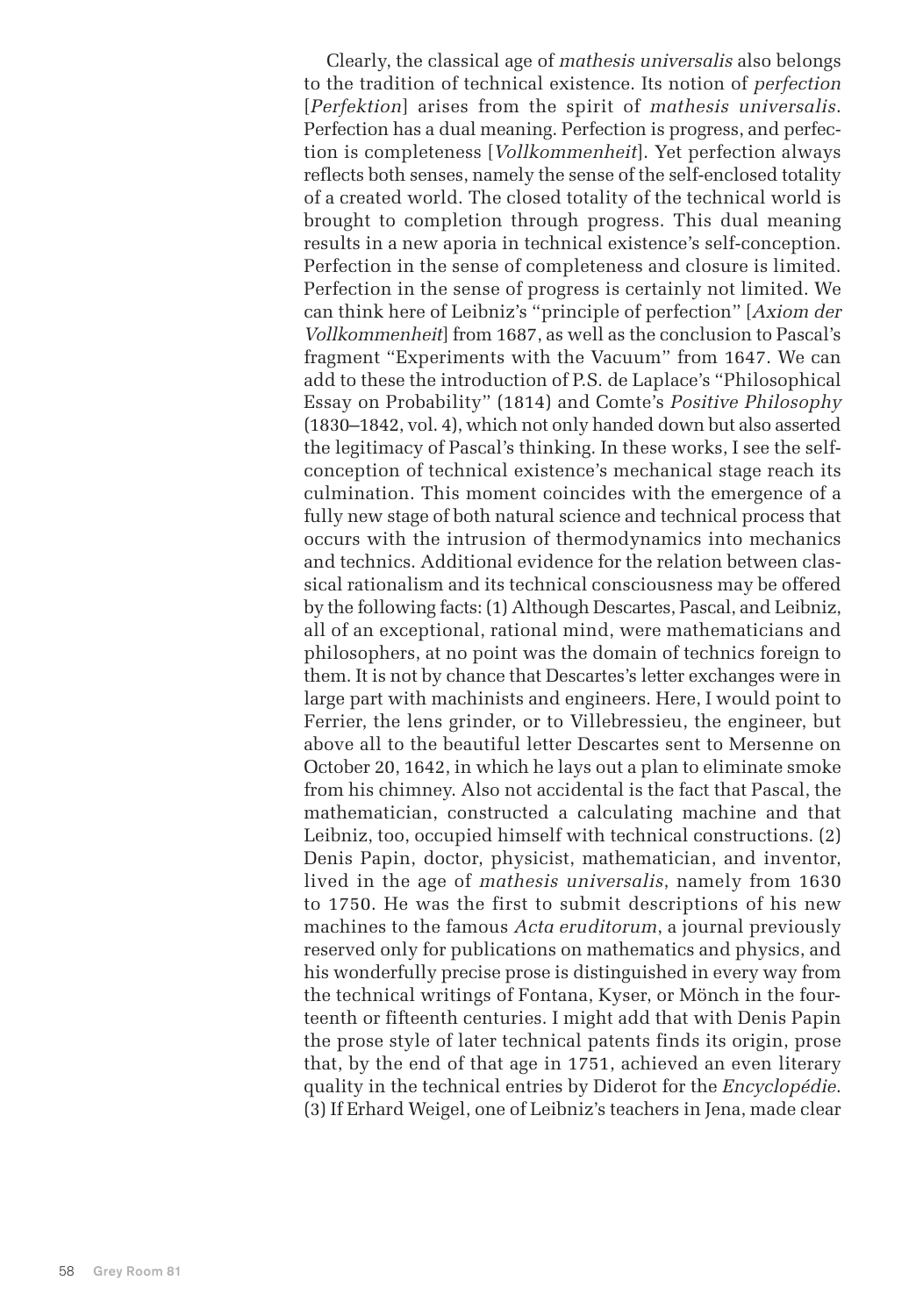in his "Wurzel-Zug des so schlechten Christenstaats" [Uprooting this truly terrible Christian state] that one must insist on technical formation [*technische Bildung*] for economic reasons, then Leibniz advocated in 1667 in his *New Method of Learning and Teaching Jurisprudence* for an increase in practical skills and technical abilities together with theoretical formation. The schools for craftsmen and machinists that he had in mind belong to the trade schools of the well-known industrial pedagogy of the eighteenth century. It was ultimately these schools, following the tradition and intellectual [*geistige*] model of the *Encyclopédie*, that contributed to the seminal École Polytechnique in Paris, where, with the full force of the epoch's intellectual ammunition, theoretical physics was reconceived as technical physics. (4) It is well known that Descartes, Pascal, and Leibniz understood *mathesis universalis* to be the universal science of calculation [*Kalkül*]. Calculation, however, is a method that can be applied to certain elements (objects [*Gegenstände*]) without having to think about the meaning of these elements (objects). Descartes found this kind of intellectual mechanics embodied only in animals; Pascal taught explicitly that the human being is also a machine and that, above all, thought has a mechanical dimension; Leibniz, I suspect, derived thought entirely from calculation and created in this way an intellectual ideology adequate for technical existence. Finally, to add yet one more name, Laplace recognized the hidden demonology of our intellect's mechanics, which is capable of such incredible works—and Goethe, in his now famous speech given at the opening of the mines in Ilmenau, restated this demonology for the first time with a nearly medieval dread, but in his unhurried prose he ascribed to technics all those premises that belong to it.

As I noted above, the classical mechanical stage of technical existence comes to an end with the entrance of thermodynamic processes into the natural sciences and technical production. Of course, this development reaches back—practically—to Papin's steam digester and—theoretically—to Laplace's theory of probability, which Pascal also prefigured. But here, the significance of these discoveries revealed itself. One began to encounter machines that carried out more than just mechanical processes. One began to calculate processes—thermodynamic processes that are nonreversible and exclude the possibility of returning completely to an initial condition and which were thus named "irreversible processes" according to later, more exact descriptions. In contrast to the mechanical view of nature, which was based on a visible, calculable, and reversible understanding of nature, the thermodynamic view of nature represented a nonreversible, a nonrepeatable understanding of nature. And technical structures that were developed from these principles naturally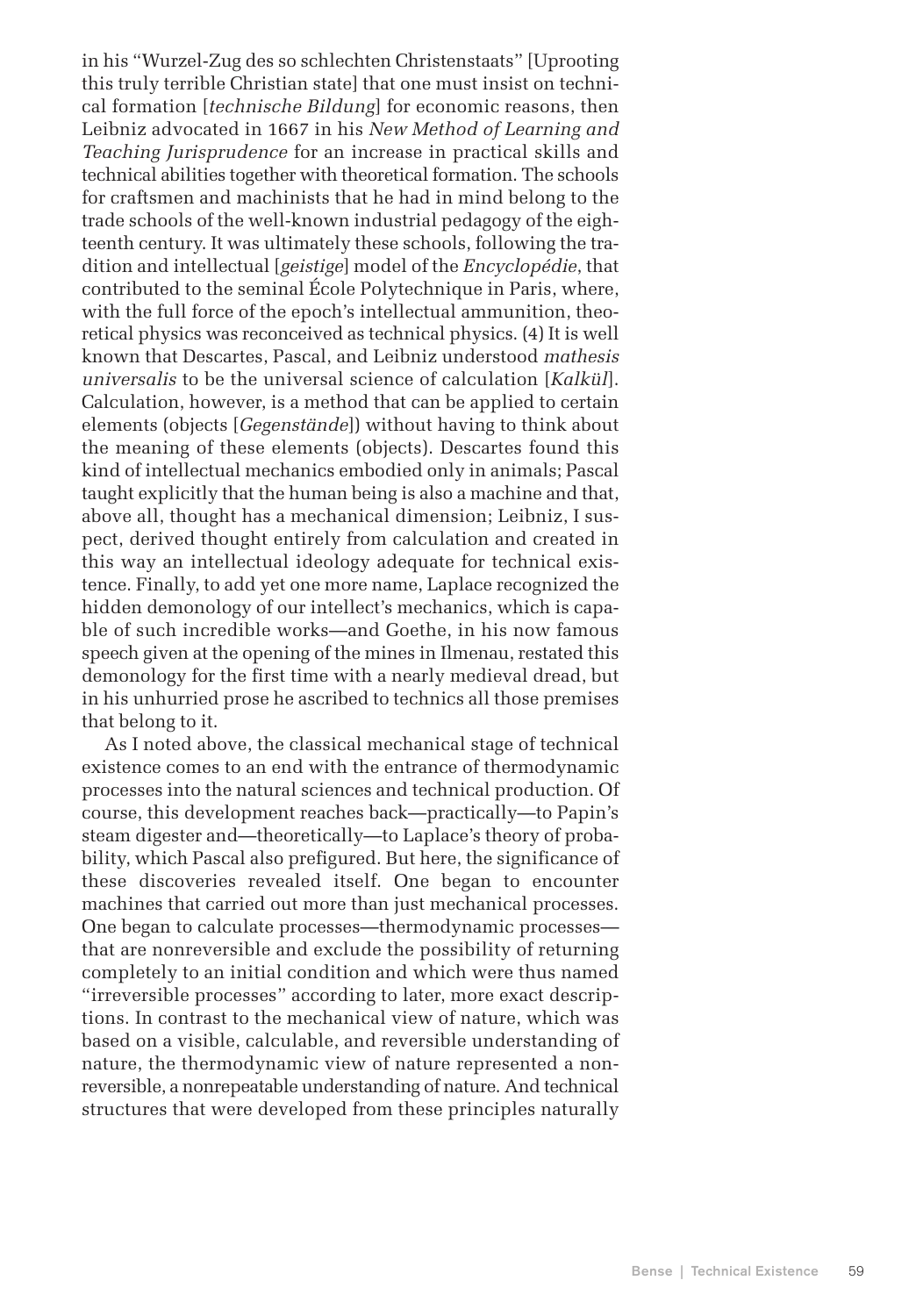bore the sign of this new nature and bore witness to the existence of irreversible processes. The old dreams of machinists, the dreams of an eternally ticking clock and of first- and second-order perpetual motion, were thus destroyed by thermodynamicians.

One could almost say here that, for the first time, the old simile of the body or soul as a clock was emphatically altered. This notion stretches back at least to the time of Rheticus, but it assumed with Calvin the measure of a deistic theology of predestination, an authoritarian theocracy of God's communization and, furthermore, an economic overvaluation of the clock industry in Geneva. The clockwork analogy then returned with Pascal and Leibniz to undergird the foundations not only of cosmology but of the historical chronology of the eighteenth century and its theology of Calvinism and deism. Simultaneous to the development of technical existence's thermodynamic stage, discoveries occurred that were to lead to the next stage in technics' essence [*Sein*], its electrodynamic stage. In 1861 and 1862, James Clerk Maxwell published his famous equations containing a complete theory of, on the one hand, the electrodynamic stage of the natural sciences and, on the other, the technical existence of generators, motors, oscillators, and resonators. It is notable that with the decline of technical existence's mechanical stage and the advent of technics' thermodynamic and electrodynamic moment, sociological, economic, ethical, and political interests in technical phenomena arise that are gathered up in Marx's class theory of historical materialism. In his analyses, which quickly, all too quickly ossified into ideology, technical existence is understood no longer as an existence proper to the individual, but rather belonging to society, the class, the mass. The technical stage recognizes that there will come an age in which society will become classless and the state will wither away. Technical consciousness, which was originally a mathematical, aesthetic, and rational consciousness, expands itself, satiates itself, and becomes at the same time a social, economic, political, classmilitant, ethical, revolutionary, and historical consciousness. Hegel left a deep mark on the emerging stages of thermodynamic, electrodynamic, and atomic viz. radio-frequency technical existence. We observe that everything is present in the tradition of modern technical existence, everything that belongs to nature, culture, civilization, aesthetics, ethics, theology, science, philosophy, and politics. From this enormous complex, we can gauge how dense, how ramified, how fraught the theory of technics must be if it seeks to justify itself in relation to its past as well as its future. This theory reveals that, in reality, the technical world constitutes just one layer of many technical stages that must be excavated with the most refined historical and technological methods if one seeks to lay bare its traditions and origins. An archaeology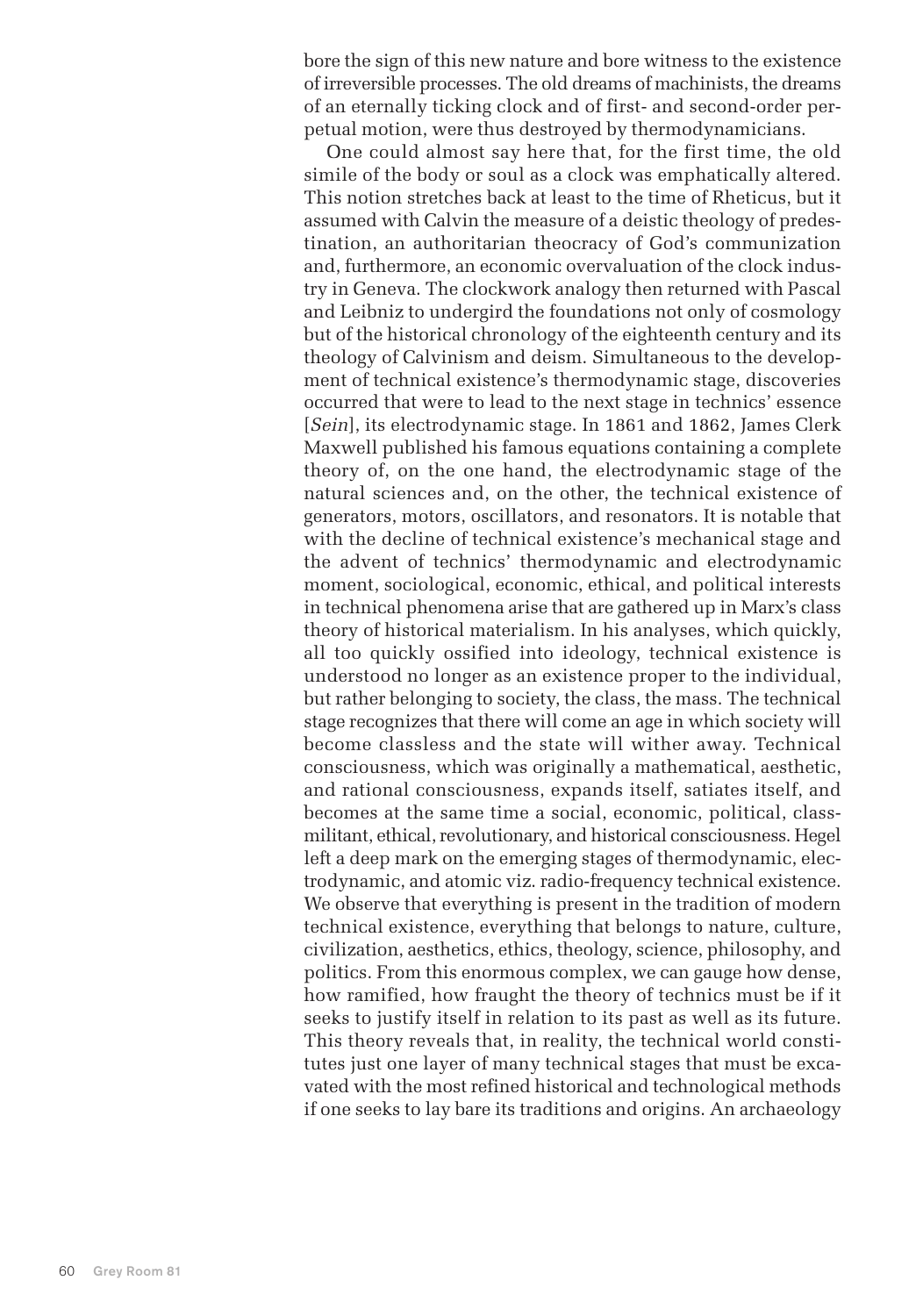of the technical world is required to render it intelligible. It unearths the defining features of the individual stages. These are: the clock—or rather, the comparison of the human to the clock in the realm of mechanics; Carnot's cycle in the sphere of thermodynamics; Faraday and Maxwell's electrodynamic notion of the field and its vectors of force; and last, the wave measurements of radio-frequency engineering and atomic physics. This series constitutes a decline of apparent visibility [*Anschaulichkeit*] and a rise of abstraction, which is binding for scientific theory as much as for technical praxis. Yet every feature that defines one moment is absorbed by the next. The analogy of the clock transforms into the thermodynamic cycle. And in a certain sense, Schrödinger's wave measurement recovers the image of Faraday and Maxwell's electromagnetic field. In fact, even the old image of the pendulum and the clock is preserved in the idea of amplitude in wave mechanics, if as an abstract, mathematical metaphor.

#### **12.**

The character of technical stages and thus the temporally situated essence of technical existence does not reveal itself only in these representative features—that is, in the shape of the technical moment. Every technical stage has a characteristic, polyvalent relation to space and time. An analysis of these relations must be added here in order to sketch an idea of the traditions of technical existence.

One may be easily inclined to associate a notion of temporality only with technics' mechanical stage. But that would be too one-sided: the clock offers only a mechanical notion of time. I would name it dead time—to borrow the incisive language of Friedrich Georg Jünger—which foreshadows the dead, empty, reproducible, circular time of Huygens's eternal *horologium oscillatorium* from 1673, embodied, as it were, in his 1657 patenting of the "pendulum clock," which patent the great physicist filed in the States-General of the Netherlands.

But the thermodynamic stage of technics presents a new concept of time, one admittedly far more abstract but nevertheless not without substantial impact on our worldview. The thermodynamic stage achieves this with help from the concept of entropy [*Entropie*]. Since, put simply, entropy is a measure of heat that can no longer be converted into work, and since, following probability theory, the entropy of the world tends toward a maximum, then the amount of entropy is a measure for the time of the world. Of course, thermodynamic time is the time of nonreversible natural and technical processes—so to speak, the classical time of technical perfection as pure progress, not the mechanical time of hands passing periodically around the clockface. Thermodynamic time, that is, consists of real, objective change.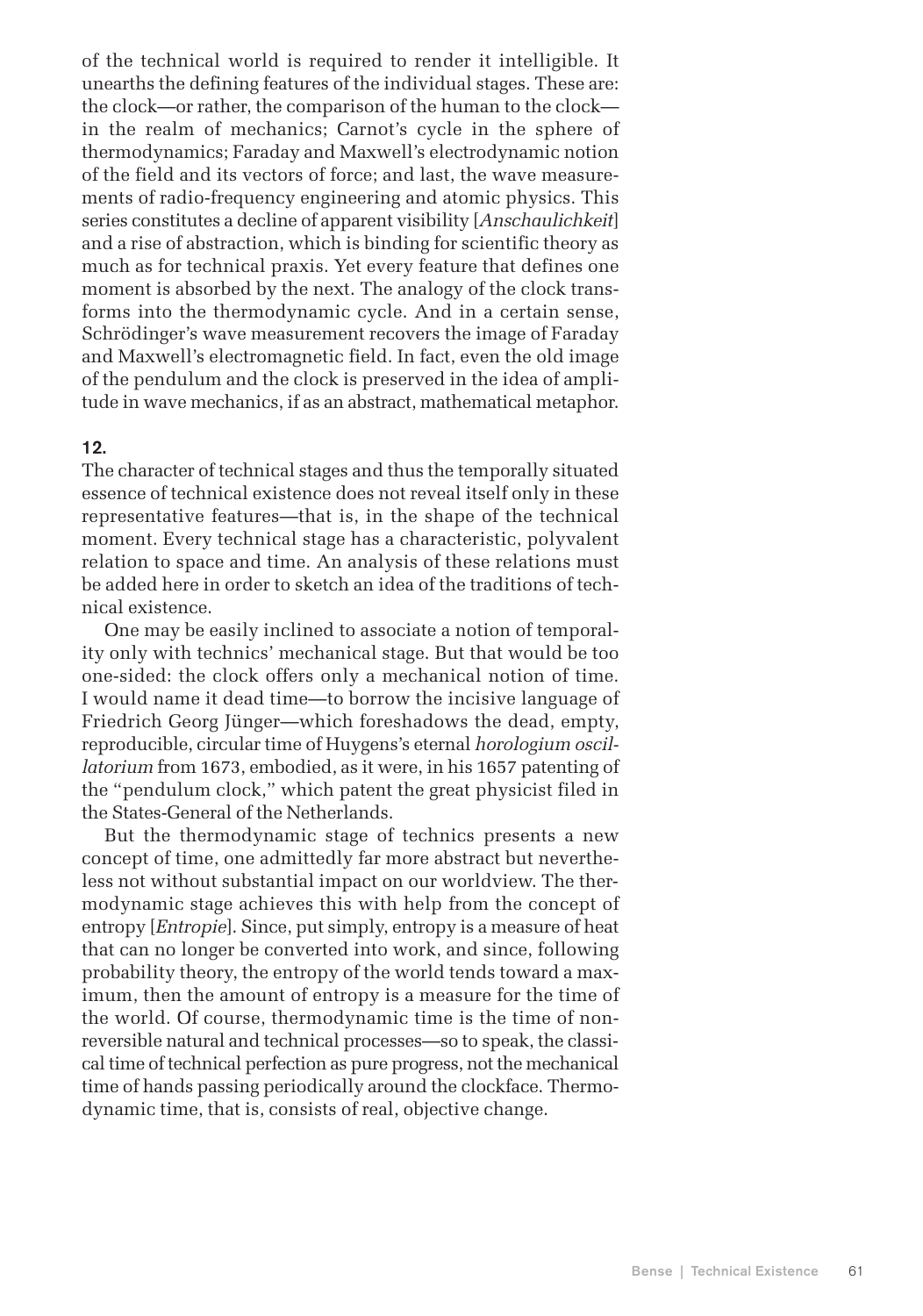Ultimately, technics' electrodynamic stage produced a new conception of time, one that is also highly abstract. Maxwell's famous equations established the idea of a field in empty space that requires no supporting medium but acts as its own object of physical analysis. The electrodynamic stage of temporally variable fields uncovered the underlying manifold of interrelated natural phenomena, thereby also revealing the electrodynamic interrelation of all kinds of energy, an idea of great relevance to technics. The field regulates the diffusion of energy. This diffusion takes place at the speed of light—as has been theoretically determined with apodictic certainty . Thus, light speed enters into the electrodynamic stage of temporally variable fields, and this universal principle reveals itself more and more to be a limit condition of velocity. As such, the absolute speed of light must be understood to be independent of the relative motion of its source. At the same time, theory was forced "to discard all belief in the objective meaning of simultaneity," as [Hermann] Weyl explains.9 This means, however, that the synchronizable function of the clock, which was obviously bound to an old notion of simultaneity, had to be abandoned. There was no longer any "simultaneous" clock-time. The former, classical clock-mechanics of Galileo, Newton, or Huygens reappeared, according to Lorentz, Einstein, and Minkowski, as a relative field mechanics situated within a four-dimensional time-space continuum, which is now understood as the "world." In this new cosmic scheme, time no longer possesses any independent status. But due to the time-space synthesis, it nevertheless worked its way into matter, in the sense that mass became a factor of velocity.

Finally, the newest plane of the technical world, the atomic, radio-frequency stage, developed its own notion of temporality, its own measurable clock-time. This atomic, radio-frequency time is also no empty, dead time of a periodically rotating clock. Rather, it is the time of decay of radioactive substances, the halflife. This is a progressive dynamic. The decay of radioactive substances cannot be reversed. The amount of decayed substance in the world is a thoroughly objective and real temporal measure for the inventory of the world. What duly stands out is how the thermodynamic stage has overcome the analogy of the clock and the old notion of clock time. Instead of dead, periodic time, a time indifferent to the world, a fraught, prospective, dynamic time takes its place, a time that demonstrates an alteration of world-matter by means of its very measurement. We must realize these historical phenomena in order to recognize how much we have departed from the mechanical stage of the technical world, which was still reliant on the empty, Kantian, categorical conception of time.

Along with the changing relationship to time, the relationship to space also changed during the various stages of the technical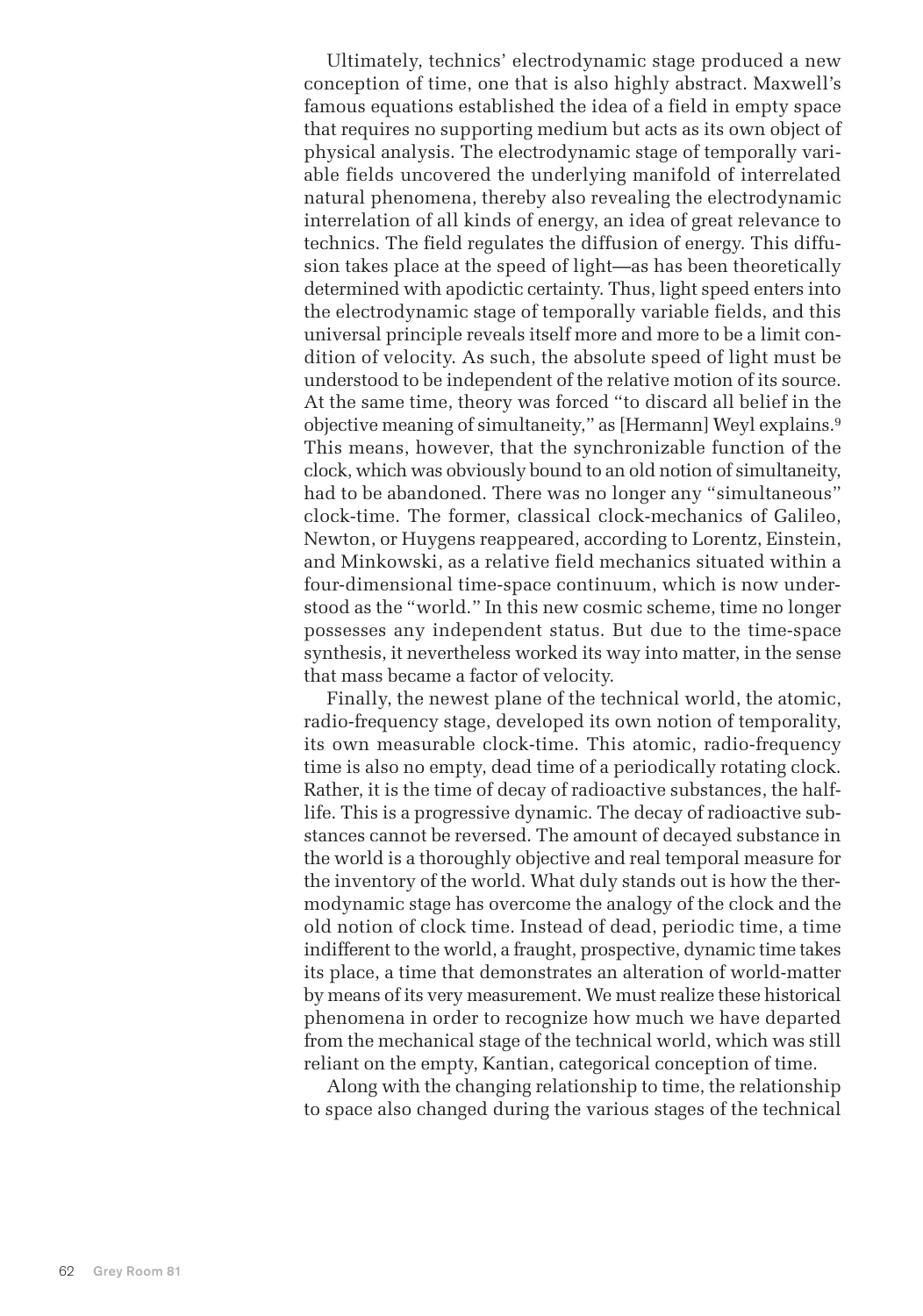world. For instance, I might recall here that mechanical technics was linked to a macrophysical dimension of matter and space. The mechanical stage of the technical world is the macrophysical stage. There, one still remains within the limits of natural observation, within the natural worldview that, since the days of Galileo's perception of macrophysical space purely as such, has increasingly lost its labyrinthine character and, in the process, has become of lesser and lesser import. All this changes resolutely with the emergence of the technical world's thermodynamic stage and its theory of physics; namely, the theory of kinetic gasses. Here, one can no longer speak of a material's mass in any naive sense of the word. Instead, one can speak only of the velocity of molecules and the probability of their arrangement. With this realization, technics is compelled to force its way anew into the natural matter of macroscopic mechanics. Here, molecules become elementary. What the elementary loses in visibility and rational clarity, it gains in hypothetical possibility, and therefore the intellect [*Intelligenz*] must become accustomed to probability, rather than certainty—a formidable and easily underestimated rupture in the intellectual disquiet of the mind [*Geist*] and the world that it inhabits. Obviously, this situation is strengthened by the development of the newest layer of the technical world, where processes are relocated into the interior of molecules, indeed at the very inner core of atoms, in the realm of electrons, positrons, protons, and mesons. But these realms remain completely hidden from any unaided mode of visibility. Furthermore, we know that the rational control of this subatomic realm is restricted by certain fundamental limits, limits we can determine precisely but which nevertheless cannot be superseded. Yet perhaps strangest of all, we ourselves are implicated in the very processes and structures of this rational world that is principally inaccessible to us. We work with the effects derived from these hidden, labyrinthine zones, manipulate their energies, reckon with their probabilities, and calculate the economic and political risk of such forces, because even our restricted, rational grasp of these fragile things has not been able to shake our ancient, essential trust in the inert quiescence of matter.

What does this overview of technical traditions reveal? It reveals that, excepting the traditional experience of craftsmen, whose deepest sources lay buried in the ancient world, the late-scholastic *scientia experimentalis* of Bacon, Nicole Oresme, and Occam remains alive in the history of Western technics; that the artistic and scientific trends of humanism and the Renaissance reciprocally informed one another; and that the achievements of classical rationalism have been preserved along with Christian and metaphysical conceptions of the existence and sense of the world. These technical traditions are tantamount to the intellectual tra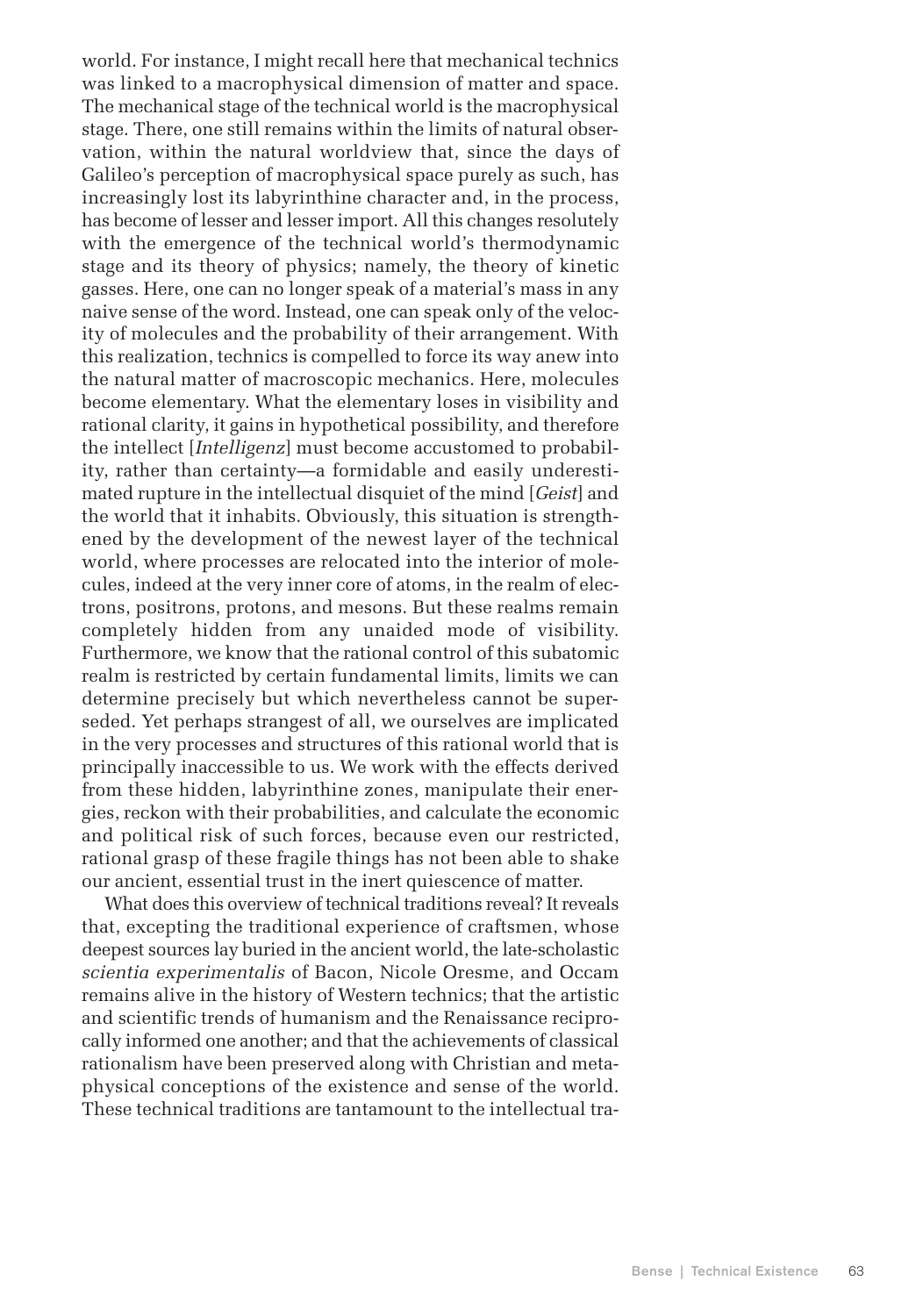ditions of Western thought, and the world that produced these traditions is an essential, visible segment of a continuous arc of being [*Seinsstromes*] that exhibits an extraordinary capacity to be influenced by the most diverse array of sources. Thus, discontent in the technical world must be understood not least as discontent with an unavoidable intellectual trajectory [*Geistesstrom*]: for every intellect [*Intelligenz*] that participates in this tradition, disaccord with technics will constitute a fundamental paradox.

#### **13.**

If I have devoted so much time to the traditions and layers of the technical world, it is because such an analysis strikes me as essential for understanding the nature of technical existence. Now, at long last, I can draw attention to the unique and dangerous fact that our knowledge of the natural world and our comprehension of technical existence have begun to diverge more and more. Originally, technics meant nothing other than the application of our knowledge of the natural world. The early technical stage, namely the age of mechanics, is defined by this simple correspondence between knowledge and nature. In fact, technical creations [in the age of mechanics] are actually nothing more than operations distilled from the context of natural existence and the material course of events. Simple machines like the lever, the pulley, the scale, or the wedge already exist in the world as acts of nature. Theoretical physics and technical physics in the age of mechanics have the same objects: they possess a worldview [*Naturansicht*]. At no point do these technical structures deviate from the mathematical equations that have been established for natural processes.

All of this changes in the thermodynamic stage of technical existence. For the first time, structures appear that have no equivalent in the natural world. The principles of such structures may already exist, but not the realization of these principles in the specific machines of thermodynamic technics. The molecular processes described by the kinetic theory of gasses went unnoticed in the natural worldview, but this theory grasps the structures and operations of technical thermodynamics only in an ideal and abstract manner. Here, a certain discrepancy appears between the theoretical and the technical depiction of thermodynamic processes. The role of differential equations in the former and the role of graphical methods in the latter express this discrepancy only approximately. Already at this point, the structures of the technical world's thermodynamic stage behave unnaturally and untheoretically.

This paradoxical tendency reaches an apex with atomic, radiofrequency technics, in regard to both operation and structure. Interactions are characterized here entirely by the fact that, in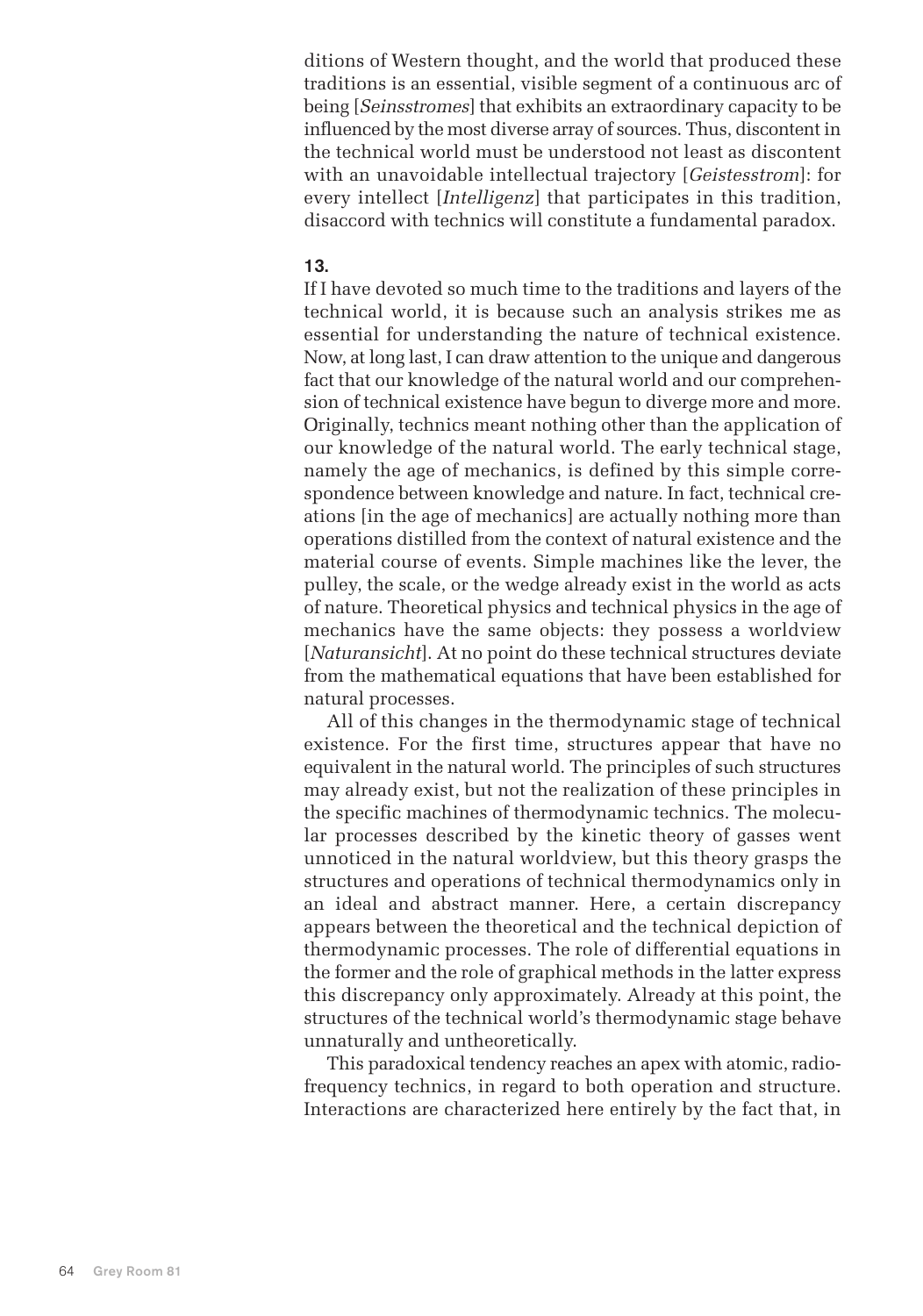this technical world, everything reflects a distinction between so-called positive and negative electricity, a distinction that is postulated by science following the results of certain experiments, but that, as yet, lacks a plausible theory. Thus, all structures constructed on electro-technical, atomic-physical, and radio-frequency principles are predicated on a distinction that lacks a theoretical foundation but must, to an extent, be factored into the technical process. Moreover, a definitive theory of this technical world of atoms and radiation, which is characterized by a finite number of elementary particles, is still being refined. This does not hinder us, however, from grounding certain technical structures on a hypothetical view of matter, so that with the help of these "hypothetical" structures we can, in actuality, destroy the world. The highly abstract theory of elementary particles and electromagnetic radiation is, in principle, unnatural. While it facilitates a conclusive understanding of the experiments conducted with the cyclotron and klystron, particle accelerators, and radar, it does not communicate the residual trace of technical reality that still belongs to these state-of-the-art products of the technical world's most advanced stage. Within this sphere, theory grasps only a fragment of the real structures. The countless parameters of reality—the functionality of oscillators, of linear beam vacuum tubes, or of the electromagnetically driven cyclotron—do not enter into this theory. Theoretical physics at this scale may perhaps be made controllable by differential equations, eigenvalues and boundary values, or phasors and matrices. Technical physics, however, proceeds with laboratory experiments of an esoteric kind, established on the empirical procedures of circuit diagrams, graphical tables, and approximative methods.

In a theoretical sense, this is reflected in the transition from Lagrange velocity equations to Faraday-Maxwell field equations. But this transition represents a qualitative shift, which is illustrated strikingly by the fact that the process of abstraction that leads to Lagrange's equations still originates in natural structures, a category to which the process of abstraction relied on by the Faraday-Maxwell equations no longer refers.

In the mechanical world, a theoretical equation describes not only the principle but the reality of a structure and its capacity for action. In the atomic and electromagnetic world, a theoretical equation describes only the principle, while the technical reality, as a result, must fall back on pure empiricism. This is of chief significance for the future of technics. It lies entirely within the realm of possibility of technical development that certain technical processes may be discovered whose development will elude all rationality, both in principle as well as in reality. Here, the technical domain reaches its own boundaries and realizes its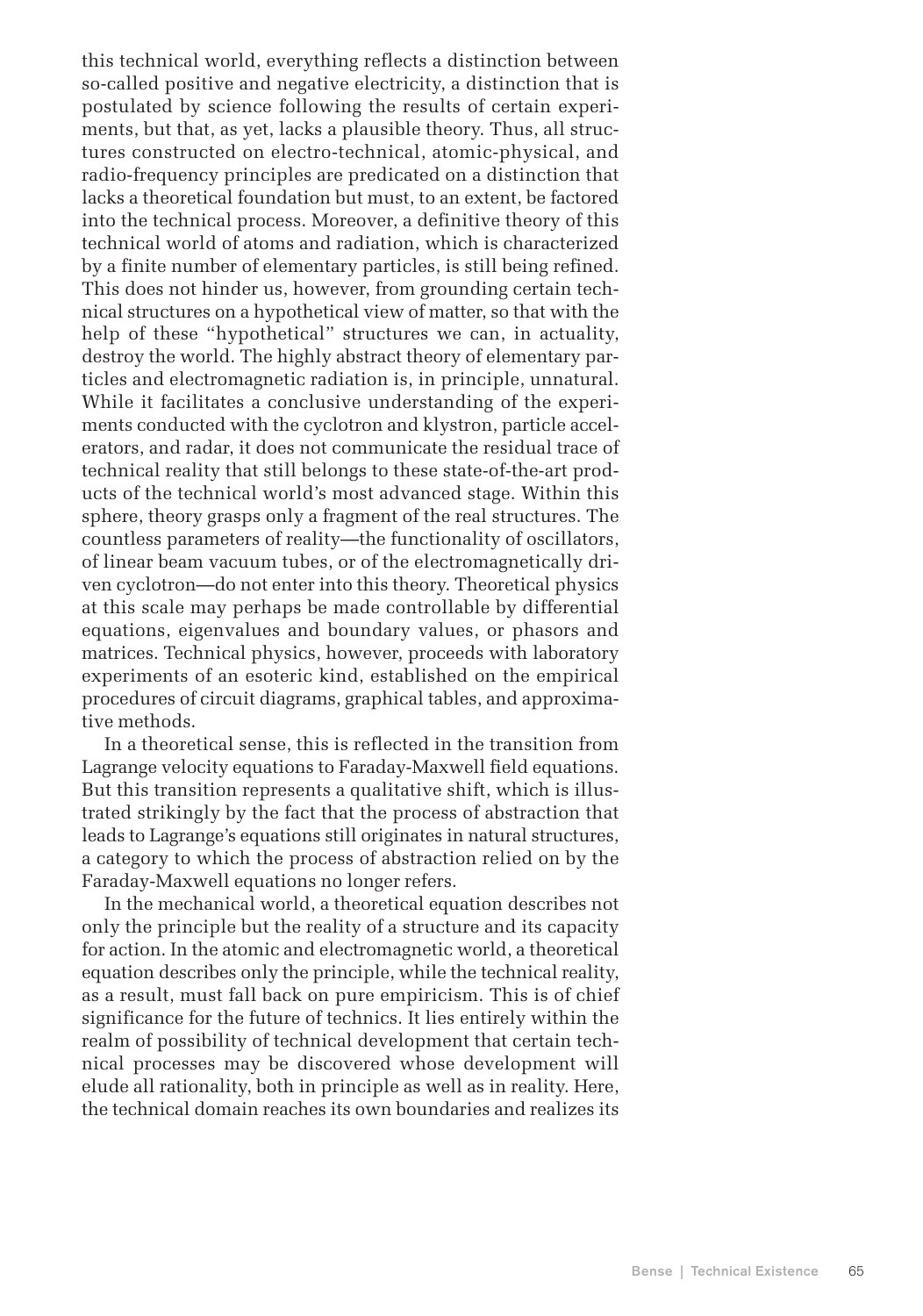ontological limitation.

#### **14.**

This presentation of the archaeology and physiognomy of the modern technical world would be remiss if I did not discuss the growing sensitivity and fragility of technical structures. By this I mean the utterly strange fact, physically and technically explicable though it may be, that the technical inventions of the mechanical stage, still categorically comparable with natural phenomena, possess an easily manageable, finite number of parameters that come ready to hand and render the technical instruments themselves imperceptible in the face of vigorous use. At the same time, the creations of technical existence's most denatured stage, namely, the stage of atoms and radio-frequency waves, evince an overwhelming array of parameters, causing these instruments—oscillators, circuits, sonar, cyclotrons, vacuum tubes of all kinds including cathode ray tubes and radar devices, ultracentrifuges, and ultrasound machines—to demonstrate an extraordinary sensitivity toward, for instance, meteorological phenomena, body capacitances, and loose contacts, that brings about a degradation into a kind of technical decadence. This justifies my claim *that in the technical world, too, the higher forms are also the weaker ones*, so much so that a simple mechanical wedge or lever is, in and of itself, more stable and more durable than a modern ultra-shortwave generator or a finely tuned Geiger counter. I should add that the instability in the core of the transuranic elements that we are able to synthesize today through a series of atomic processes only ever increases; in fact, it is precisely this quality that distinguishes "light" nuclei from the rest of the "heavy" elements produced by neutron capture.

From this, I conclude that the stability of a progressively perfecting and highly developed technical world whose inventions are, as technical inventions, both highly sensitive and short-lived that is, a technical world of the highest categorical level—is extremely fragile and brittle, susceptible even to material degradation. In fact, these inventions of the highest technical stage share this quality with the most refined and aesthetically developed compositions [*Gebilde*] and entities. It almost seems like those most developed sociological structures [*Strukturen*] that fundamentally mark the technical world and its technical existence are distinguished by this same functional fragility. If one realizes the sensitivity of our contemporary sociological structure to the effects of power in either a constructive or destructive sense, then one can easily imagine the degree of suspiciousness [*Suspektabilität*] that the sociological structures of the technical world's higher stage of perfection would display toward revolutions and renaissances.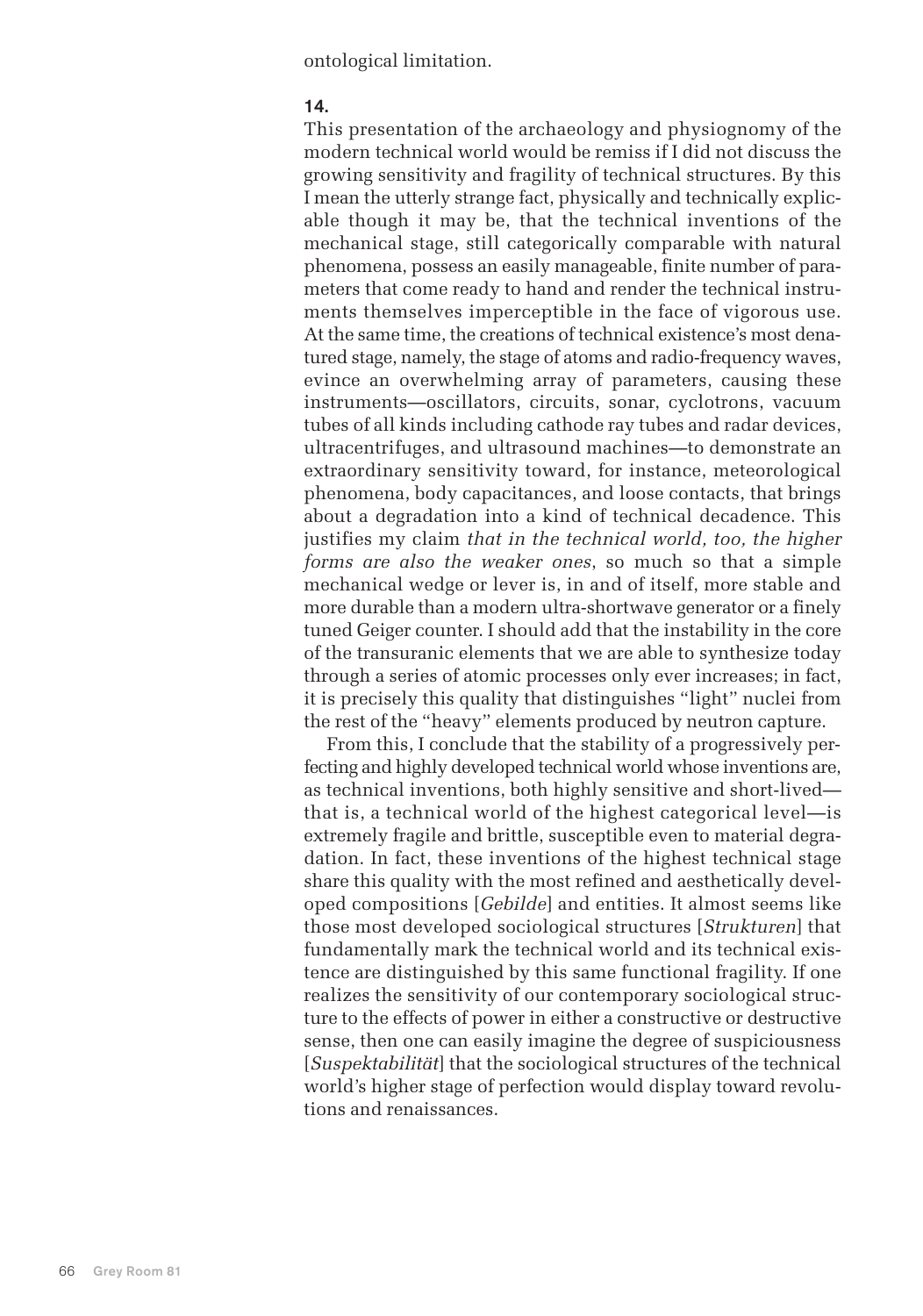In this sense, I should point out that our *aesthetic* formation [*Bildung*] is fundamentally broader and deeper than our *ethical* formation. The modern intellectual [*Intellektuelle*] is more subtle, more cultivated, more certain, and more unequivocal in questions of taste than in questions of morality. Our aesthetic tradition is more durable than our ethical tradition. Indeed, the greatly sophisticated style evident in art since the Renaissance was an achievement that shaped Europe . . . right down to the masses. Conversely, there has been no great ethical achievement since the Renaissance. Even the moral imperatives of the Enlightenment have not succeeded to educate us or become popular, and we know what little remains of Christian teaching in the moral life of the individual. Moreover, it seems that two enormous, continental wars have brought about no concrete ethical reckoning. As a result, ethical thought remains retarded behind rational and technical thought. The existential paradoxes of the technical world that have erected themselves between intellect and morality must be sublated through a change in our selfconception. This is possible. We are still historical beings. The historical is, by definition, that which allows variation. Radical change of the sociological world-structure at both a social and individual depth will then be the precondition for sublating the paradoxes of the technical world.

If there is a technical ethos that would be salvageable from the idea of technical formation, then it must be related to the possibility of our technical self-destruction and to the borders of a reality conditioned by technics. Only then will we find ourselves compelled to assume an attitude of normative radicality toward technical structures and their world, a radicality that, serving as a new kind of transcendentality, will one day prescribe what can be constructed or industrialized. Within the growing process of perfection that is our technical world, our ethical impulse will act as a technical barometer that reigns in our realization of technical ideas, alongside its function as the moral barometer that sets the limits to our actions. And again, the fragility and sensitivity of both technical structure and technical existence will impel us to follow this limiting ethos. In this way, we will proceed to perfect the technical world. But knowledge of the real, ontological principles of being [*der realontologischen Seinsprinzipien*] is a prerequisite; the acquisition of a precise theory for the categories of all technical forms must be the precondition for any normative, technical existence. So long as this world constitutes a completely realized, intelligible world of pure matter, there is no possibility for intellect [*Intelligenz*] to exist outside of a theory of the world that it inhabits.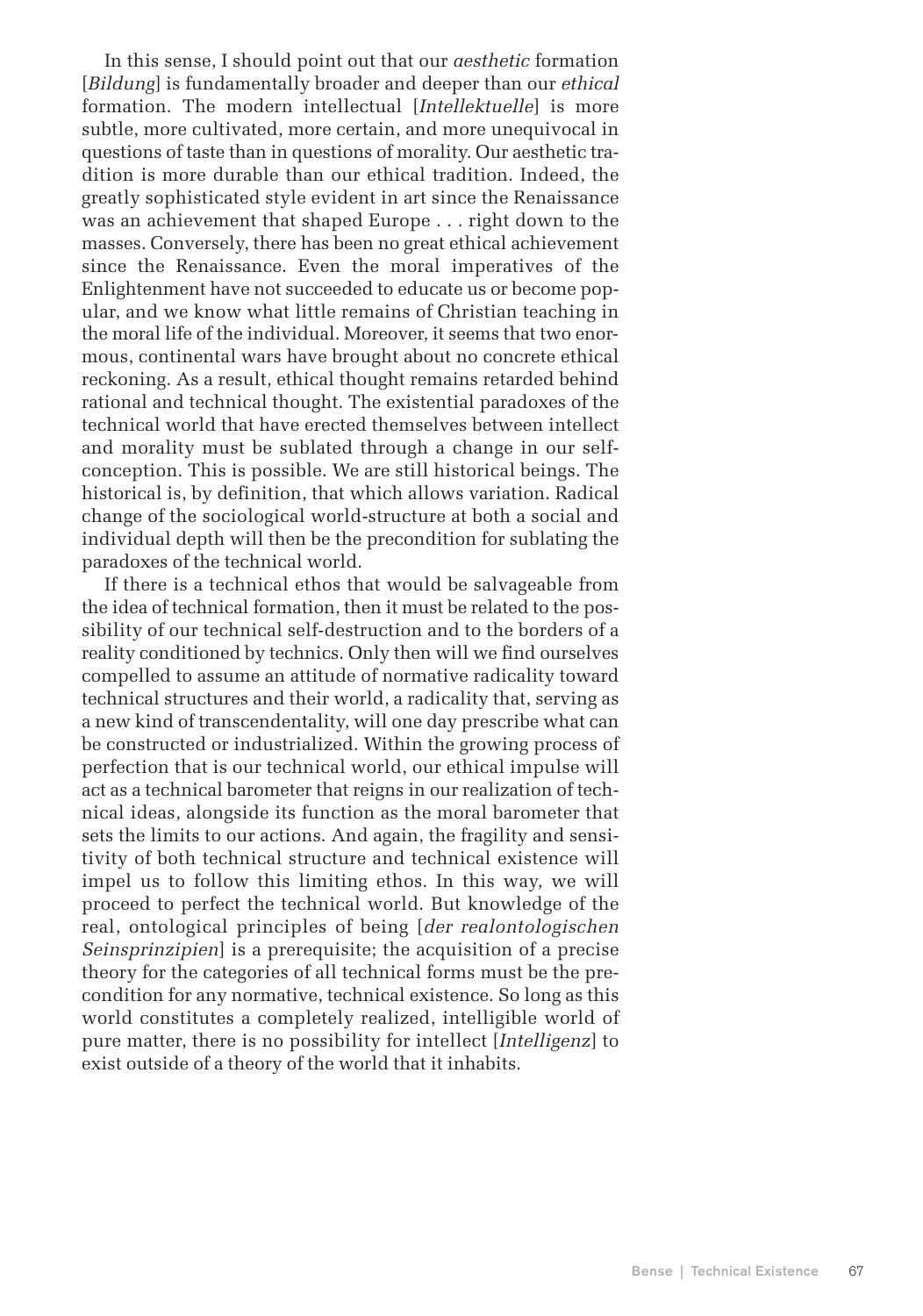### At the end of this excursus into the tradition and existence of technical forms, I return to my original question: What is the meaning of intellect [*Geist*] in a technical world? I have emphasized that the role of intelligence [*Intelligenz*] in this world means first of all the role of functional rationality, a rationality that governs, regulates, and preserves. It must play the role of necessity. Yet the possession of intellect is that old, marvelous, suspect luxury of culture that we mistrust most fiercely when we do not possess it. This luxurious role of the intellect in the technical world does not serve a functional reason in possession of the theorems of its own governance but rather a creative rationality possessing the theorems of augmentation, multiplication, and progressive perfection.

Only a creative rationality rooted in theorems of progressive perfection mitigates the efficacy of this world's aporias. Here, I mean the efficacy of all aporias, big and small, from Pascal's old aporia of mankind's misery and grandeur to the modern aporia of the incompatibility of humanity and ideology. These two fundamental aporias of society are related. And they still relate to one another in the technical world. The misery and grandeur of human life in the technical world continuously produce a call for both greater humanity as well as ideological dogmas. But what we gain in ideology we lose in humanity, whether we like it or not. Human beings never cease to create ideologies in order to assuage misery, and it never ceases to become clear that these ideologies endanger the survival of humanity.

We should do away with the frivolous luxury of ideologies in order to grant the mistrusted luxury of intellectual freedom its rightful place, even in the technical world. For technical existence—which has become reality and in which we now participate—is more severely threatened in an imperfect technical world than in a perfected one. Ideologies hinder the progressive perfection of the technical world with the promise of a fundamentally unattainable happiness. The suspect luxury of the free intellect in the technical world means nothing other than ensuring that creative rationality remains in possession of the theorems of the world's perfectibility: that is, in possession of the theorems that could fundamentally sublate the aporias of this world. This luxury is priceless. It is an existential luxury. It is the luxury of an intellect that has rejected ideologies in order to win back existence, the luxury of an intellect that keeps technics from ossifying into an ideology and from finally destroying the fragile vessel of our thoughts and actions.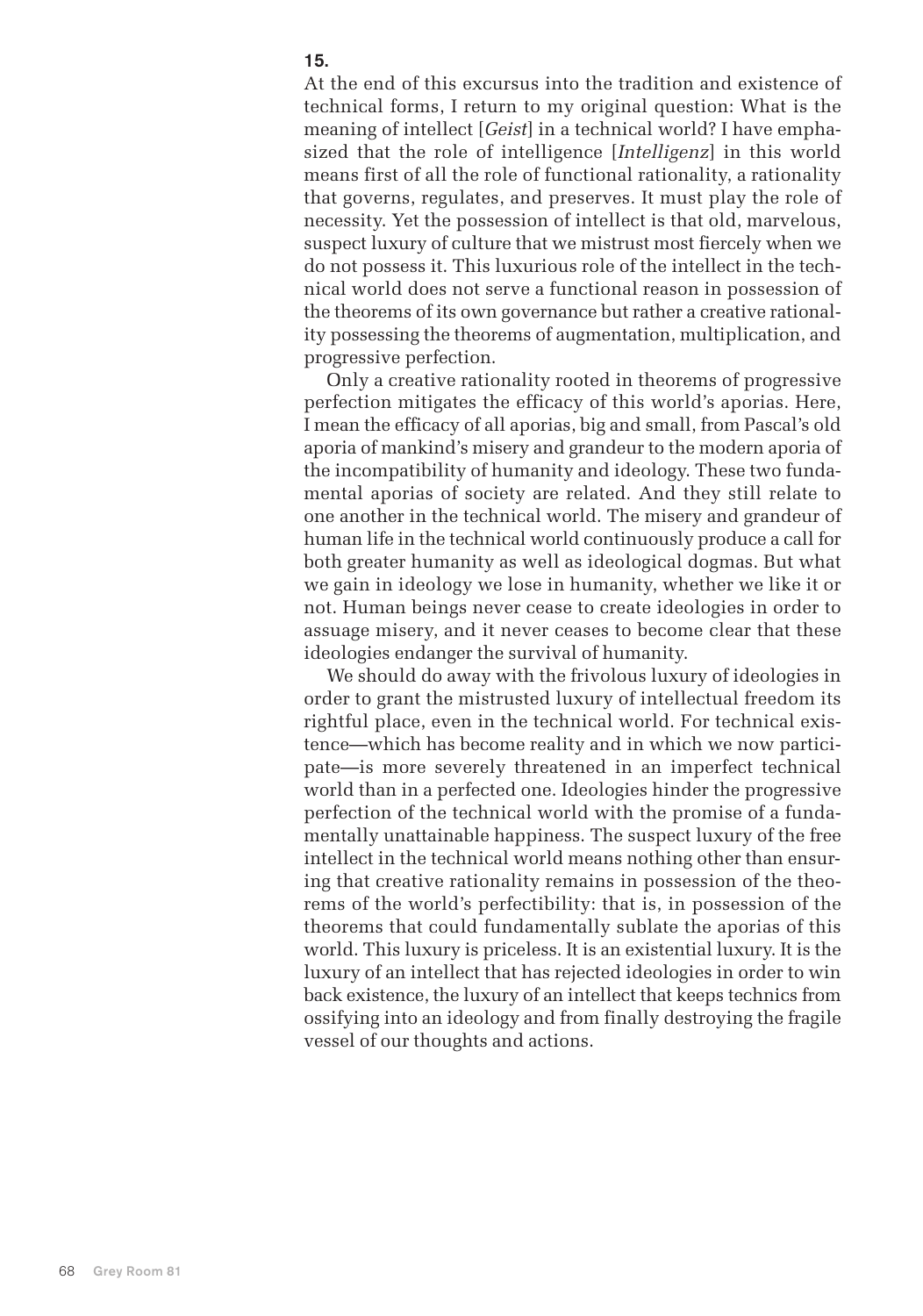#### **Notes**

Originally published as Max Bense, "Technische Existenz," in *Technische Existenz: Essays* (Stuttgart: Deutsche Verlags-Anstalt, 1949), 191–231. I am indebted to Zeynep Çelik Alexander, Moritz Hiller, Sebastian Klinger, and especially Eric C.H. de Bruyn, whose insightful remarks greatly improved this translation. All notes are my addition.—*Trans*.

1. *Intelligenz* appears frequently throughout the essay. The general sense is of society's collective intelligence, not unlike the "general intellect" in Karl Marx's *Grundrisse der Kritik der politischen Ökonomie*, though for Bense this is embodied by "intellectuals" (*der geistige Mensch*) who enact that intelligence in the form of technics. Depending on linguistic constraints, *Intelligenz* is translated here variously as "intelligentsia," "intelligence," or "intellect." To avoid ambiguity, Bense's original German has been supplied in brackets as a gloss*.*

2. *Geist*, too, is a favored concept of Bense's and equally challenging to translate. The overdetermination by the long philosophical, theological, and metaphysical traditions burdening the term is well known. This translation employs several related words to render *Geist* and its derivatives, including "mind/mental," "theory/theoretical," and "concept/conceptual." Chief among them, however, are "intellect" and "intellectual," as it is *Geist* that ultimately underlies society's *Intelligenz*. In Bense's case, the connotation of *Geist* is always rational, scientific, and mathematical. In the same volume in which "Technical Existence" first appeared, Bense declares, "Der Geistige ist Rationalist. Das heißt, er ist ein Wahrheitszeuge der Wissenschaft" (To be a person of *Geist* is to be a rationalist. That is, a witness to the truth of science; 85). Two years later, in his "Manifest des existentiellen Rationalismus," Bense offers this even more succinct formulation: "Mathematik ist immer Geist" (Mathematics is always *Geist*). Max Bense, "Manifest des existentiellen Rationalismus" (1951), in *Ausgewählte Schriften in vier Bänden*, vol. 1, *Philosophie*, ed. Elisabeth Walther (Stuttgart: J.B. Metzler, 1998), sec. 17; 4.

3. Bense appears to be alluding to the New Testament and Paul's epistle to the Romans: "Ihr aber seid nicht im Fleische, sondern im Geiste, wenn anders Gottes Geist in euch wohnt; wer aber Christi Geist nicht hat, der ist nicht sein" (Römer 8:9, Schlachter-Bibel). Compare Romans 8:9 (KJV): "But ye are not in the flesh, but in the Spirit, if so be that the Spirit of God dwell in you. Now if any man have not the Spirit of Christ, he is none of his."

4. Friedrich Georg Jünger (1898–1977), German essayist, political activist, novelist, and poet. The younger brother of writer Ernst Jünger, Friedrich Georg cut a complicated political profile in the decades after World War I, agitating for a socialist nationalism, opposing the ineffectual parliamentarianism of the Weimar Republic, and ultimately adopting a Leninist anti-imperialism that advocated a technocracy of soviets to rearm Germany for what he foresaw as the impending, inevitable continuation of the war against Europe's imperialist heritage. Associated in the interbellum period with prominent figures of the German Left such as Bertolt Brecht, Georg Lukács, and Ernst Niekisch, Jünger was a target of Gestapo suppression while the National Socialists held power. Jünger reoriented his politics after his encounters with the National Socialists, whom he viewed as a symptom of society's surrender to extreme rationality and technology. He articulated this critique in the 1939 essay "Illusionen der Technik," though it was hindered from publication in 1940 due to its political untenability; printed but destroyed by a British bombing raid in 1942; printed again and again destroyed by a British bombing raid in 1944; and finally released in 1946 under the ironic title *Die Perfektion der Technik*, translated into English by F.D. Wieck as *The Failure of Technology: Perfection without*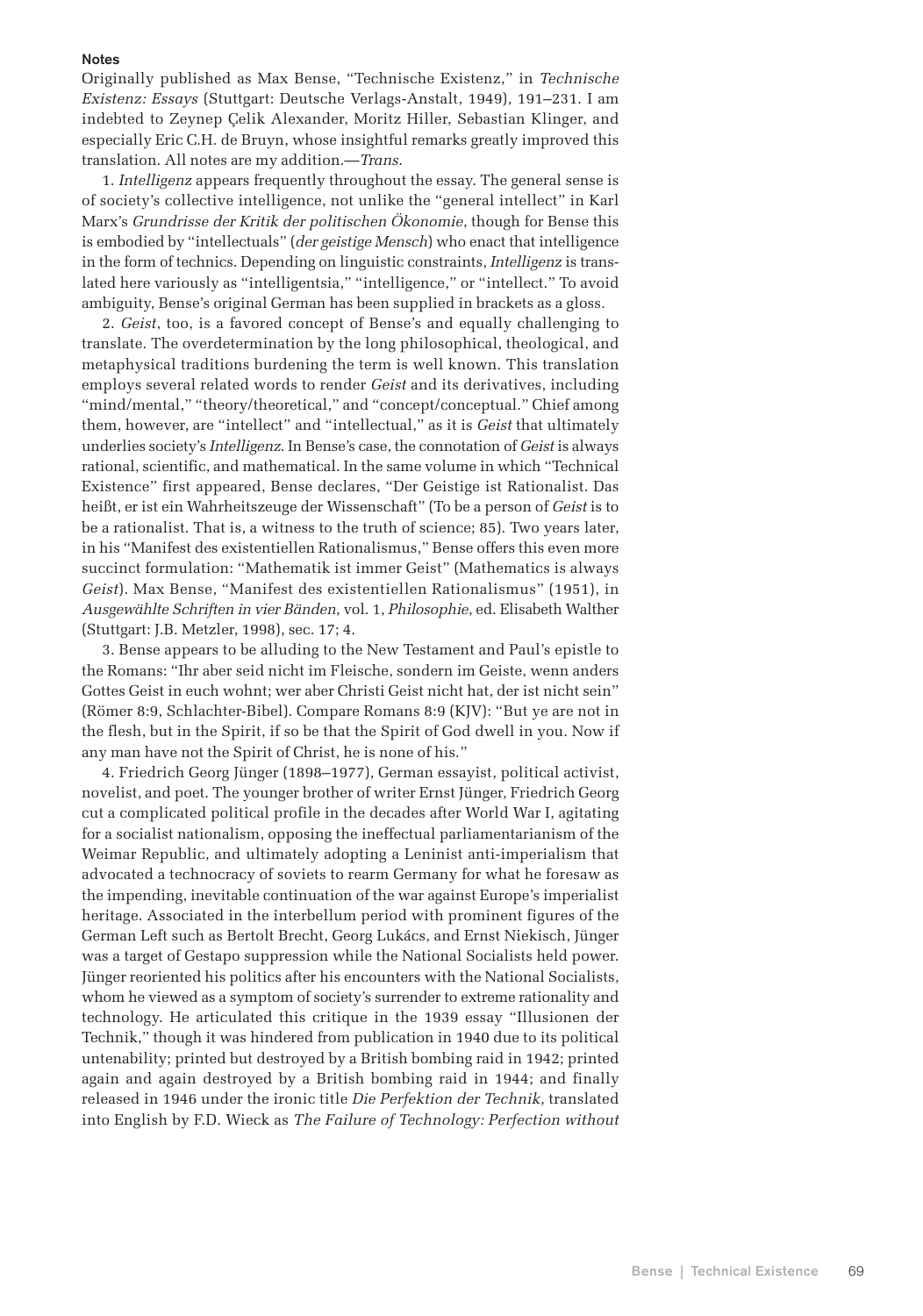*Purpose* (Hinsdale, IL: H. Regnery, 1949). Although the text advances a critique of techno-optimism, a valorization of "nature," and an admonition for environmentalism, its positions are not identical with the shibboleths of the Left that would emerge under the same signs after the war. The thrust of Jünger's argument bears a decidedly reactionary, culturally conservative flair. In this neoromantic return to nature as homeland, with all its racial and ethnic overtones, Jünger is comparable to his brother Ernst as a representative of the "reactionary modernism" identified in Jeffrey Herf, *Reactionary Modernism: Technology, Culture, and Politics in Weimar and the Third Reich* (London: Cambridge University Press, 1984). Jünger's theory of *Technik* also greatly influenced Martin Heidegger and the similarly reactionary lens applied in the latter's 1954 "The Question Concerning Technology." In 1948, Bense published a review of *Die Perfektion der Technik* in the journal *Merkur*, criticizing Jünger for failing to "speak the language" of technics and grasping nothing of technics' essence, "das 'Sein der Technik.'" Bense attacks Jünger's notion of the technical as merely that of the mechanical, and his understanding of perfection as failing to adequately capture the ambiguity of the term. As Bense's review ends with a demand for an analysis of "technical humanism," "Technical Existence" is in one sense an extension of the response to Jünger's work. See Max Bense and Helmut Günther, "Die Perfektion der Technik: Bemerkungen über ein Buch von F.G. Jünger," *Merkur* 2, no. 2 (February 1948): 301–10.

5. Here Bense invokes a well-worn twentieth-century interest in the dynamics of insect societies, one that focused in particular on ant and termite colonies. A key concept in this discourse is that of polymorphic differentiation, which suggested the insects' capacity for "technical" expression. See, for example, Niels Werber, *Ameisengesellschaften: Eine Faszinations-geschichte* (Frankfurt: S. Fischer, 2013). I am grateful to Geoffrey Winthrop-Young for helping to decode this passage.

6. Bense alludes here to a passage from Friedrich Engels's *Anti-Dühring*: "Das Eingreifen einer Staatsgewalt in gesellschaftliche Verhältnisse wird auf einem Gebiete nach dem andern überflüssig und schläft dann von selbst ein. An die Stelle der Regierung über Personen tritt die Verwaltung von Sachen und die Leitung von Produktionsprozessen. Der Staat wird nicht 'abgeschafft,' *er stirbt ab*. Hieran ist die Phrase vom 'freien Volksstaat' zu messen, also sowohl nach ihrer zeitweiligen agitatorischen Berechtigung wie nach ihrer endgültigen wissenschaftlichen Unzulänglichkeit; hieran ebenfalls die Forderung der sogenannten Anarchisten, der Staat solle von heute auf morgen abgeschafft werden." Friedrich Engels, "Herrn Eugen Dühring's Umwälzung der Wissenschaft," in *Karl Marx, Friedrich Engels—Werke*, ed. Institut für Marxismus-Leninismus beim ZK der SED, vol. 20 (Berlin: Dietz, 1962), 262. See Friedrich Engels, *Herr Eugen Dühring's Revolution in Science* [1876–1878], trans. Emile Burns, vol. 25, *Marx and Engels Collected Works* (London: Lawrence and Wishart, 1987), 268: "State interference in social relations becomes, in one domain after another, superfluous, and then dies out of itself; the government of persons is replaced by the administration of things, and by the conduct of processes of production. The state is not 'abolished.' *It dies out.* This gives the measure of the value of the phrase 'a free people's state,' both as to its justifiable use at times by agitators, and as to its ultimate scientific insufficiency; and also of the demands of the so-called anarchists for the abolition of the state out of hand." In some English translations, "dies out" is rendered as "withers away."

7. For a longer consideration of this transliteration and its latent persistence in English-language discussions of *Technik*, see Eric Schatzberg, *Technology: A Critical History of a Concept* (Chicago: University of Chicago Press, 2018), 97.